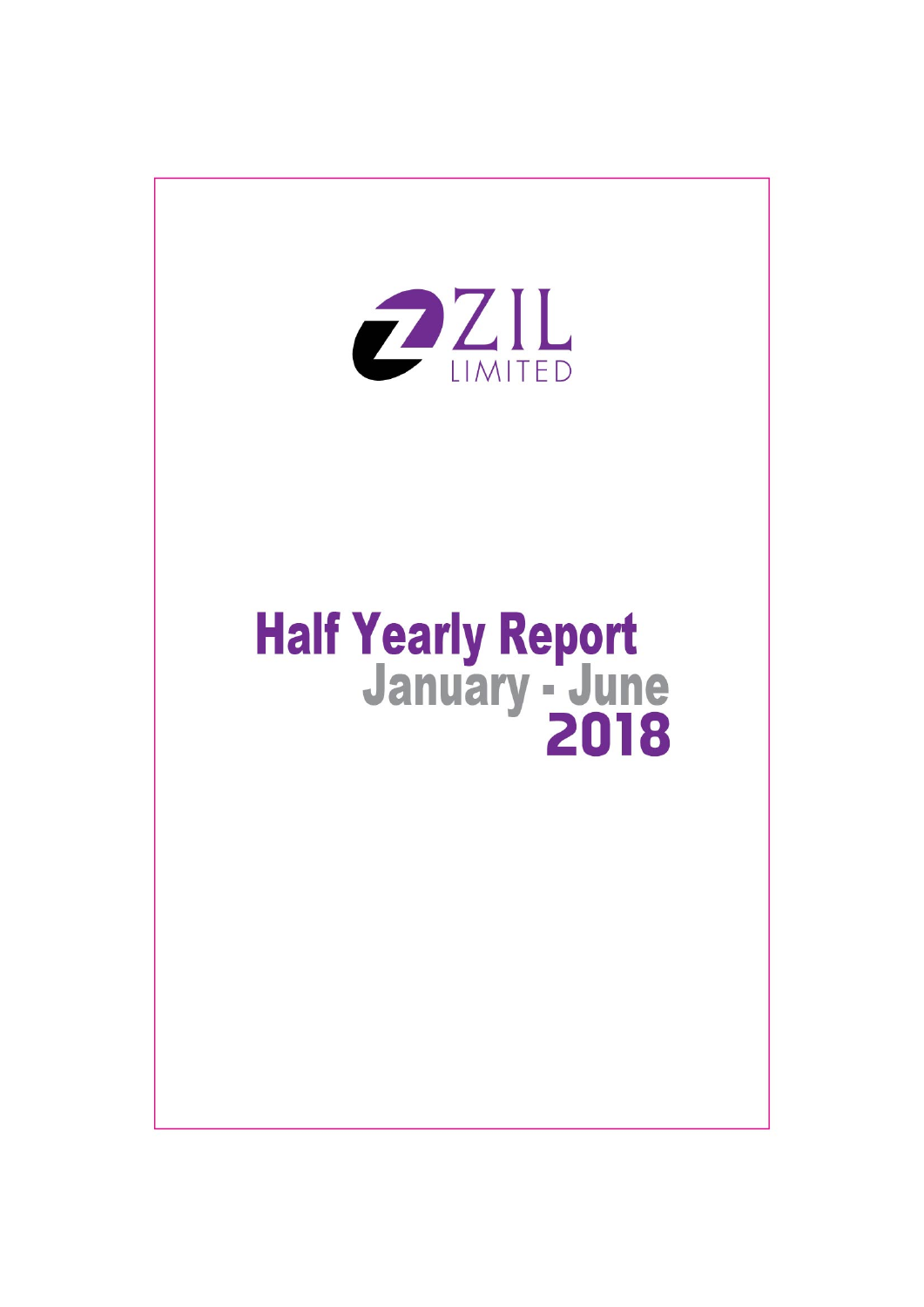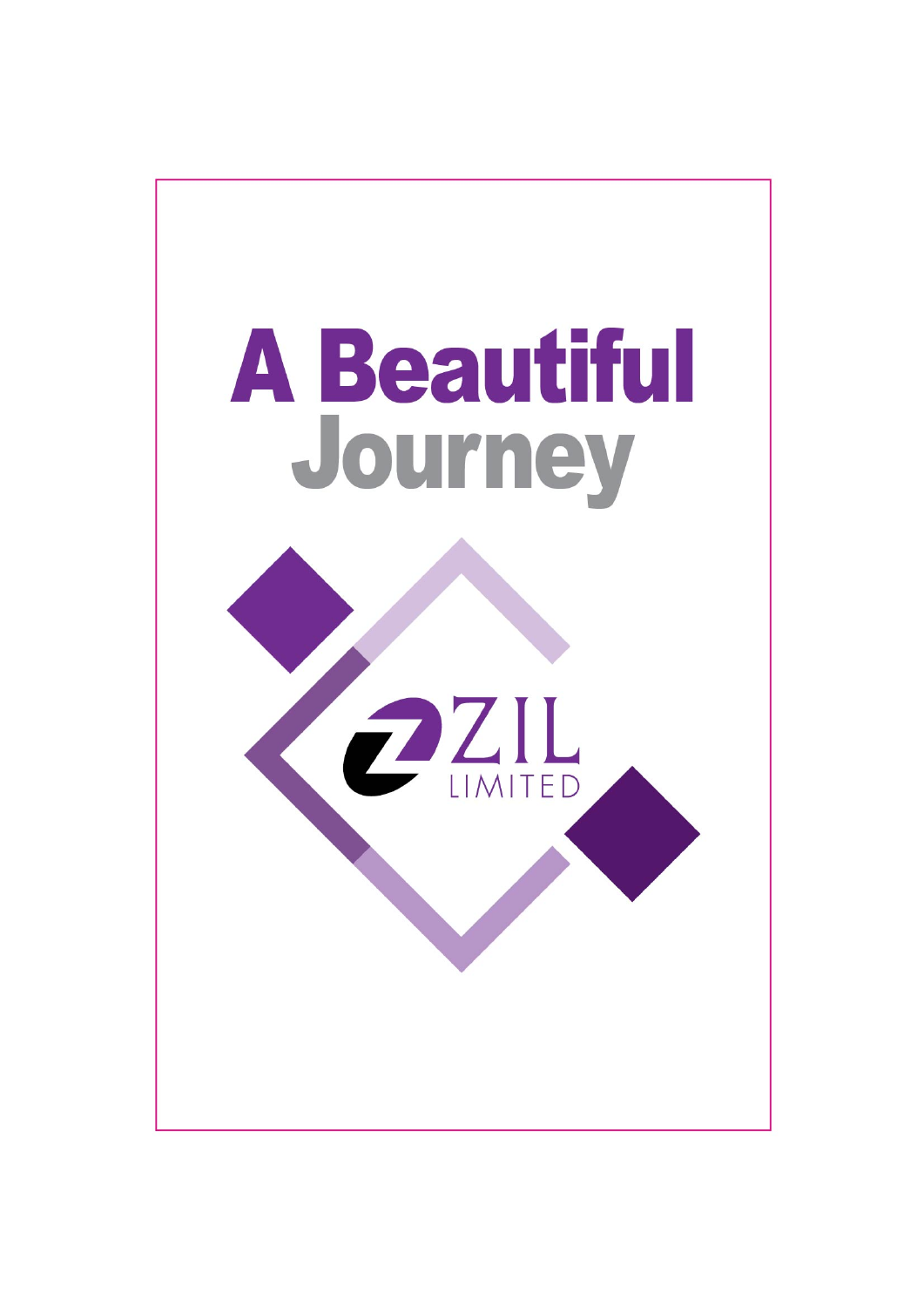

## **Content**

| Corporate Information                                | 02 |
|------------------------------------------------------|----|
| Directors' Review                                    | 03 |
| <b>Auditor's Report</b>                              | 04 |
| Condensed Interim Balance Sheet                      | 05 |
| Condensed Interim Profit and Loss Account            | 06 |
| Condensed Interim Statement of Comprehensive Income  | 07 |
| Condensed Interim Cash Flow Statement                | 08 |
| Condensed Interim Statement of Changes in Equity     | 09 |
| Notes to the Condensed Interim Financial Information | 10 |
|                                                      |    |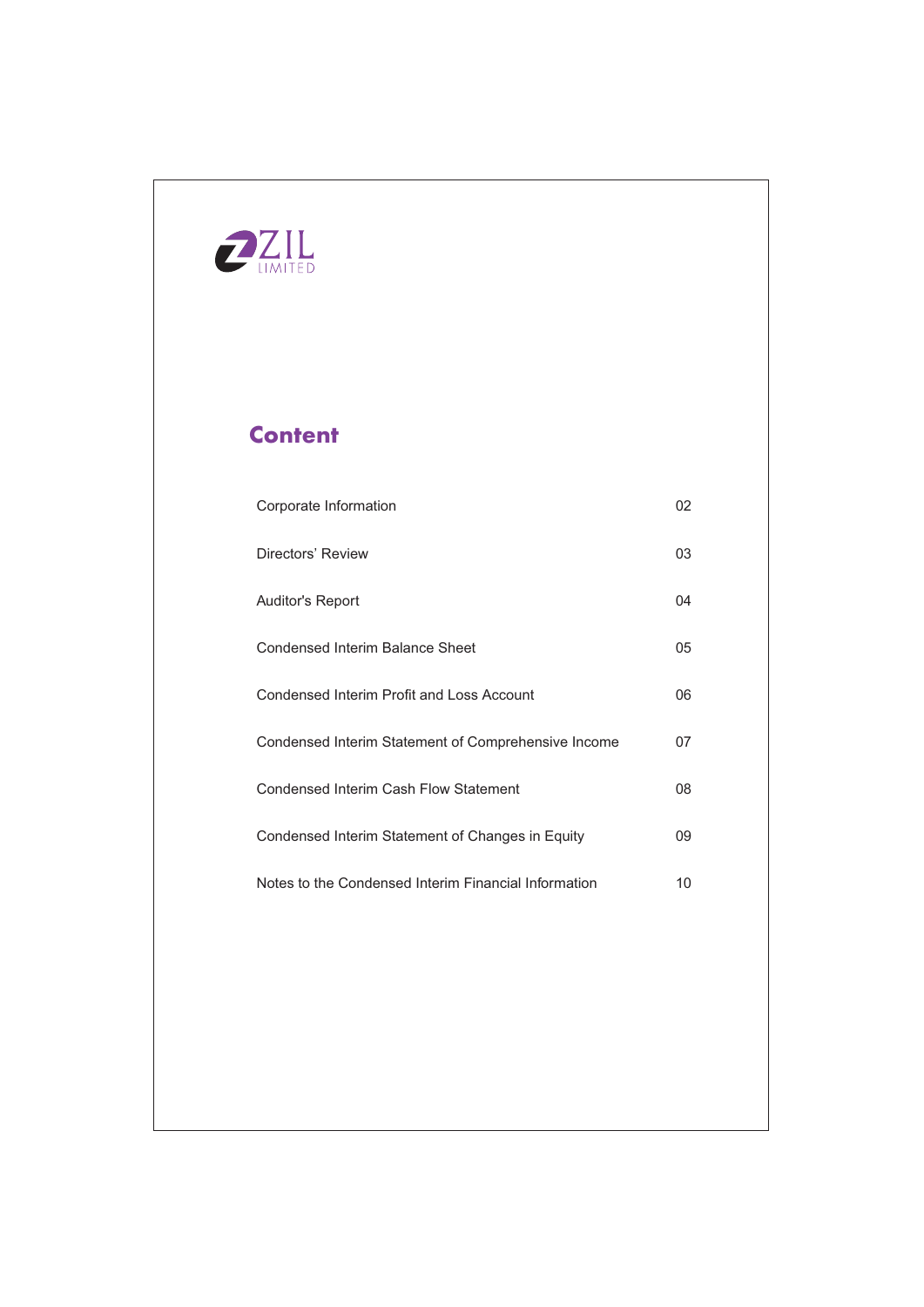

## **Corporate Information**

#### **Board of Directors**

Mrs. Feriel Ali Mehdi Chairman

Mr. Muhashir Hasan Ansari Executive Director & Chief Executive Officer

Mr. Saad Amanullah Khan Independent. Non-Executive Director

Mr. Kemal Shoaib Non-Executive Director

Mr. Sved Hasnain Ali Non-Executive Director

Mr. Muhammad Qaysar Alam Non-Executive Director

Mr. Muhammad Salman H.Chawala (Nominee NIT) Non-Executive Director

#### **Board Audit Committee**

Mr. Saad Amanullah Khan Chairman

Mrs. Feriel Ali Mehdi Member

Mr. Muhammad Salman H.Chawala (Nominee NIT) Member

#### **Human Resource & Remuneration Committee**

Mr Kemal Shoaih Chairman

Mrs. Feriel Ali Mehdi Member

Mr. Sved Hasnain Ali Member

Mr. Mubashir Hasan Ansari Memher

 $02$ 

#### **Company Secretary & Chief Financial officer**

Mr. Ata-ur-Rehman Shaikh

**Statutory Auditors** 

KPMG Taseer Hadi & Co. **Chartered Accountants** 

**Legal Advisor** 

Hussain & Haider, Advocates

#### **Registered Office**

Ground Floor, Bahria Complex III, M. T. Khan Road, Karachi - Pakistan. Tel: +9221 35630251-60 Fax: +9221 35630266 Website: www.zil.com.pk Email: info@zil.com.pk

#### **Factory**

Link Hali Road, Hyderabad - 71000

#### **Bankers**

BankIslami Pakistan Limited Habib Bank Limited **MCB Bank Limited Standard Chartered Bank** Soneri Bank Limited

#### **Shares Registrars**

THK Associated (Pvt) Limited 1st Floor, 40-C. Block-6 P.E.C.H.S., Karachi www.thk.com.pk Phone: +92 (21) 111-000-322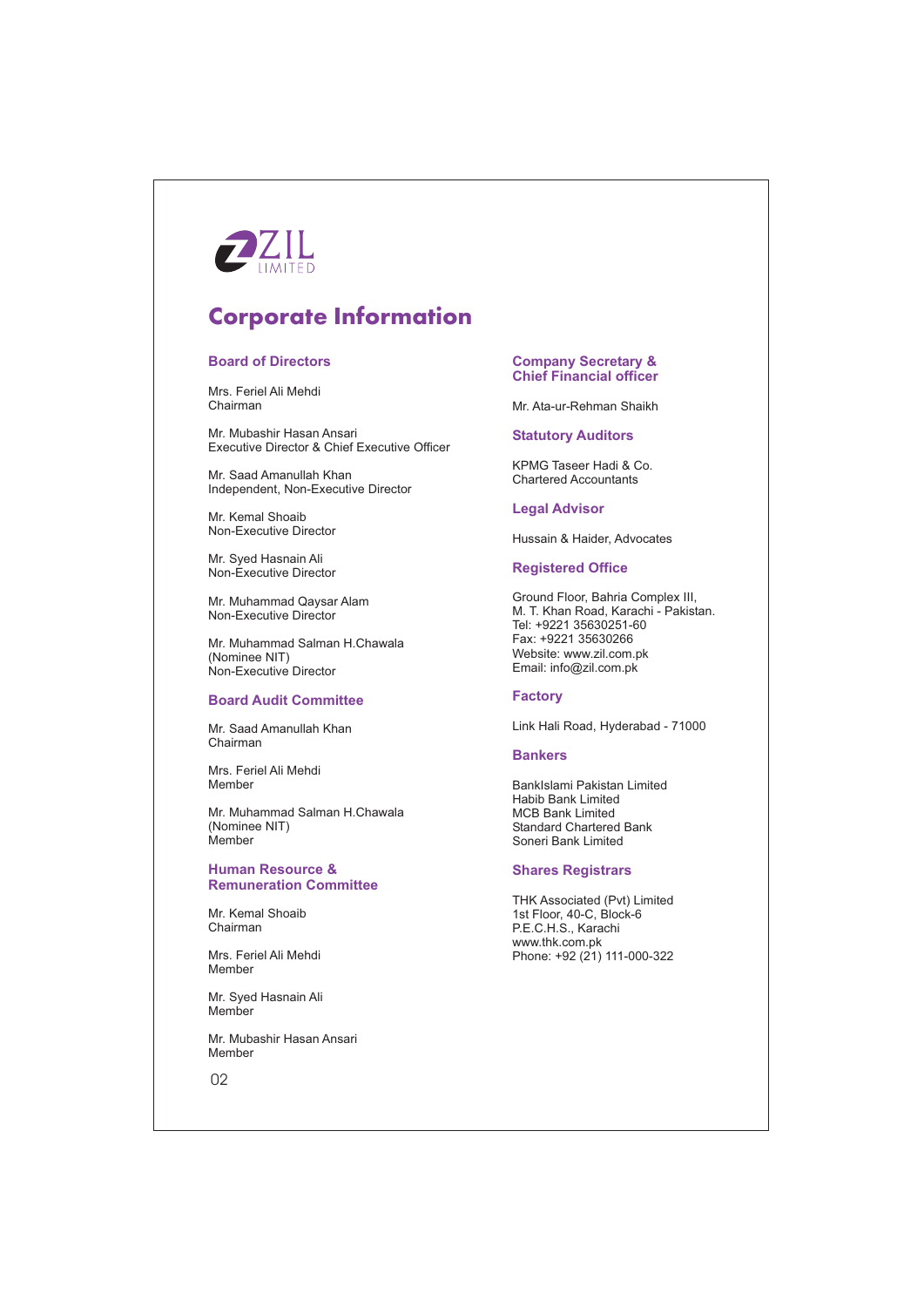

## **Directors' Review**

The Directors of the Company are pleased to present the financial results of the company for the first six month period ended June 30, 2018.

#### **Summary of Business Review:**

The gross turnover of the company is increased by 16% over the corresponding period of last year. This is due to the double digit volumetric growth of our flagship brand CAPRI. In addition to this, timely changes in the pr

The entire market was affected with the dramatic decrease in rupee valuation suppressing the expected margins by increasing raw material prices as well as other supportive services<br>cost. Gross profit remained under pressure at 27% as compared to the same period of last year which was 29%, company tried to overcome this shortcoming by increasing the absolute amount of gross profit from 206M in the last period to 220M during the current half year of 2018.

During the period under review selling and distribution costs are kept under control, whereas administrative costs increased by 15% as compared to the same period last year. Due to optimization of financial resources the financial cost declined by 16%. Accordingly overall financial performance can be termed satisfactory.

 $\sim$ 

 $\cdot$   $\cdot$   $\cdot$ 

#### **Financial Position at a Glance:**

|                              |        | Six month period from January to June |
|------------------------------|--------|---------------------------------------|
|                              | 2018   | 2017                                  |
| Gross Sales                  | 1.118M | 964M                                  |
| Net Sales                    | 823M   | 720M                                  |
| Gross Profit                 | 220M   | 206M                                  |
| Gross Profit %               | 26.7%  | 28.6%                                 |
| Profit/(Loss) after taxation | 4.9M   | (3.4M)                                |

#### **Future Outlook:**

The year was predicted to be uncertain due to the election year. The balance of payment is observed to be the worst this year which plays a key role in the health of overall economy. This destabilization requires adaptable approach in order to be on track. Therefore, the management is continuously developing strategies for better cost management and increase in its retail penetration.

While rupee devaluation will continue to dampen the margins of the company however, it is expected that post-election certainties, will provide conducive environment for the industry and the company to grow.

#### Acknowledgement:

We wish to thank our customers for their continued support. We also take this opportunity to thank our supplier, bankers, and distributors for providing us their valuable support. Finally we wish to thank our staff members for their commitment towards the development of the company.

For and on behalf of the Board of Directors

Karachi: August 20, 2018

Mubashir Hasan Ansari Director and CEO

 $0<sub>3</sub>$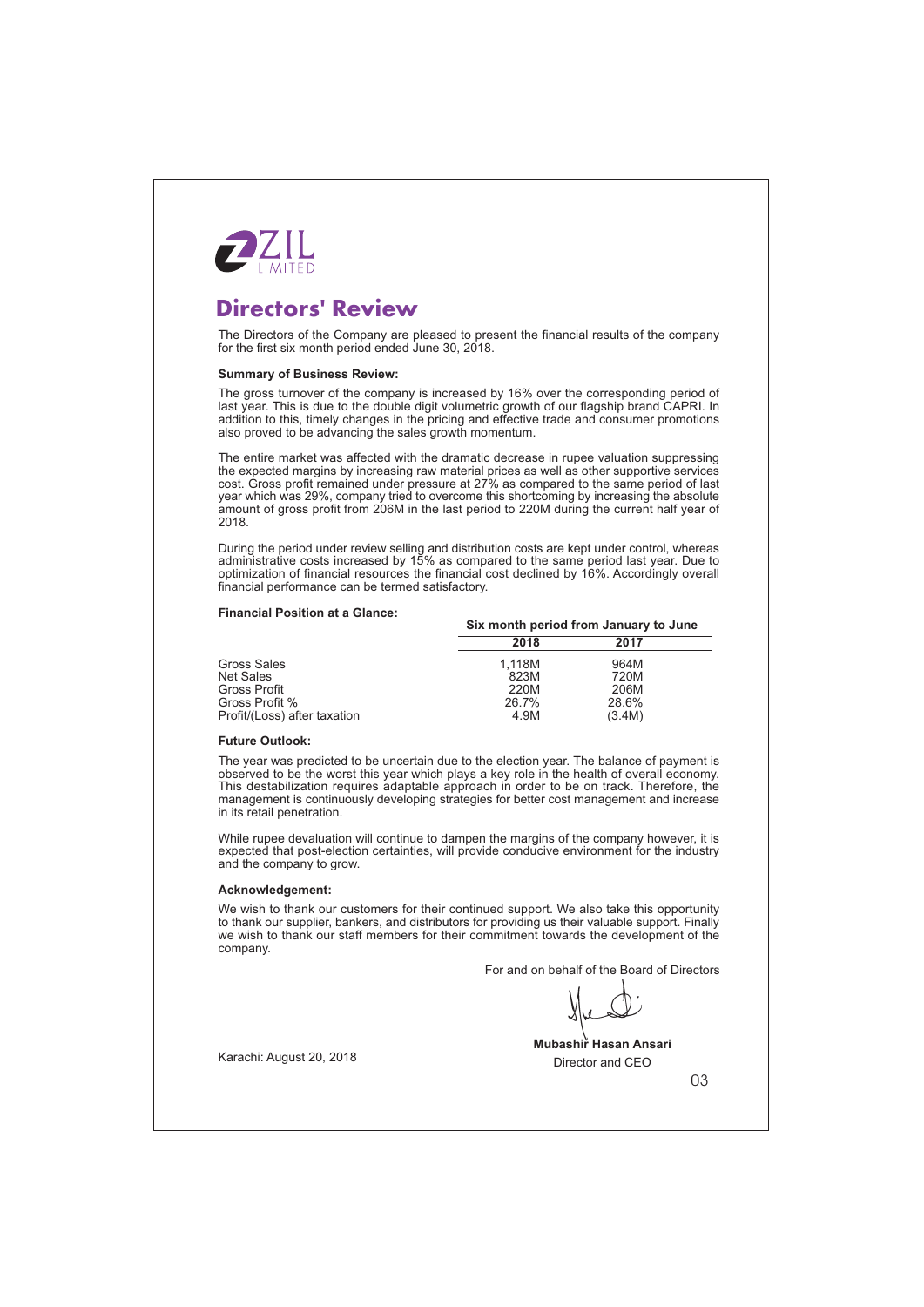

## **Independent Auditors' Review Report** To the members of ZIL Limited **Report on review of Interim Financial Information**

#### Introduction

We have reviewed the accompanying condensed interim statement of financial position of ZIL Limited ("the Company") as at June 30, 2018 and the related condensed interim statement of profit and loss account, condensed interim statement of comprehensive income, condensed interim statement of changes in equity, and condensed interim cash flow statement, and notes to the accounts for the six-months period then ended (here-in-after referred to as the "interim financial information"). Management is responsible for the preparation and presentation of this condensed. Interim financial information in accordance with accounting and reporting standards as applicable in Pakistan for interim financial reporting, our responsibility is to express a conclusion on these interim financial information based on our review.

#### **Scope of Review**

We conducted our review in accordance with international Standard on Review Engagements 2410. "Review of Interim Financial Information Performed by the Independent Auditor of the Entity". A review of interim financial information consists of making inquiries, primarily of persons responsible for financial and accounting matters, and applying analytical and other review procedures. A review is substantially less in scope than an audit conducted in accordance with International Standards on Auditing and consequently does not enable us to obtain assurance that we would become aware of all significant matters that might be identified in an audit. Accordingly, we do not express an audit opinion.

#### Conclusion

Based on our review, nothing has come to our attention that causes us to believe that the accompanying interim financial information is not prepared, in all material respects, in accordance with accounting and reporting standards as applicable in Pakistan for interim financial reporting.

#### **Other Matters**

The figures for the quarter ended June 30, 2018 in the condensed interim profit and loss account and condensed interim statement of comprehensive income have not been reviewed and we do not express a conclusion on them.

The engagement partner on the engagement resulting in this independent auditor's review report is Amyn Pirani.

Date: 20th August, 2018

**KPMG Taseer Hadi & Co. Chartered Accountants** 

Karachi

04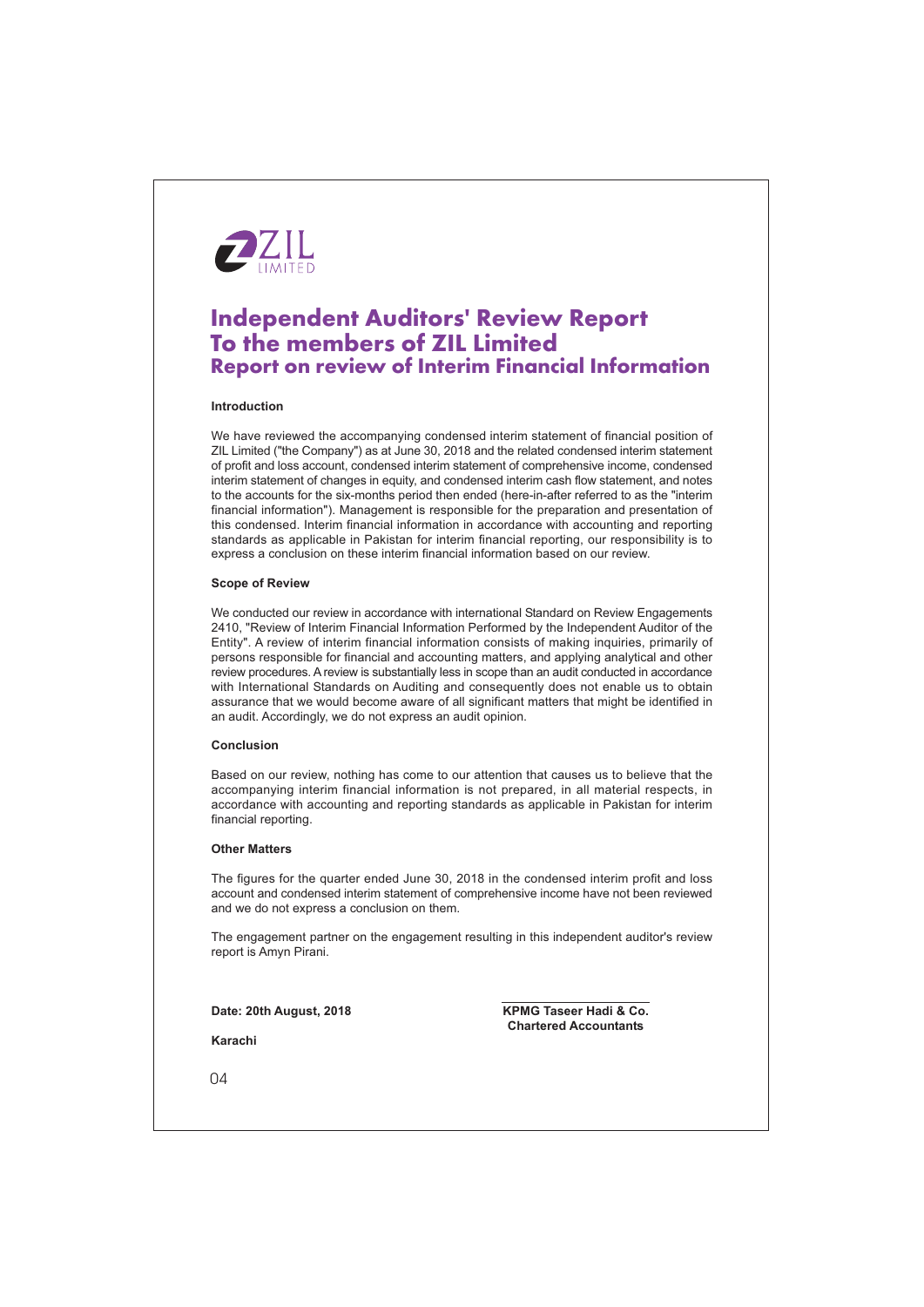| Note<br>6<br>7<br>8<br>9<br>10<br>11<br>12<br>13 | (Rs. in '000)<br>482,786<br>5,179<br>5,298<br>1,269<br>13,684<br>508,216<br>14,831<br>145,675<br>47,818<br>122,660<br>21,829<br>352,813<br>861,029 | (Restated)<br>484,275<br>290<br>5,306<br>951<br>9,025<br>499,847<br>15,798<br>173,431<br>33,543<br>115,488<br>32,547<br>370,807<br>870,654 |
|--------------------------------------------------|----------------------------------------------------------------------------------------------------------------------------------------------------|--------------------------------------------------------------------------------------------------------------------------------------------|
|                                                  |                                                                                                                                                    |                                                                                                                                            |
|                                                  |                                                                                                                                                    |                                                                                                                                            |
|                                                  |                                                                                                                                                    |                                                                                                                                            |
|                                                  |                                                                                                                                                    |                                                                                                                                            |
|                                                  |                                                                                                                                                    |                                                                                                                                            |
|                                                  | 400,000<br>61,226<br>188,551<br>101,197<br>350,974                                                                                                 | 100,000<br>61,226<br>192,954<br>97,737<br>351,917                                                                                          |
|                                                  |                                                                                                                                                    |                                                                                                                                            |
|                                                  | 86,783                                                                                                                                             | 103,013                                                                                                                                    |
| 14<br>15                                         | 225,842<br>13,538                                                                                                                                  | 192,186<br>210,000<br>13,538<br>415,724                                                                                                    |
|                                                  | 510,055                                                                                                                                            | 415,724                                                                                                                                    |
|                                                  | 861,029                                                                                                                                            | 870,654                                                                                                                                    |
| 16                                               |                                                                                                                                                    |                                                                                                                                            |
|                                                  |                                                                                                                                                    | 183,892<br>423,272<br>The annexed notes from 1 to 22 form an integral part of this condensed interim financial                             |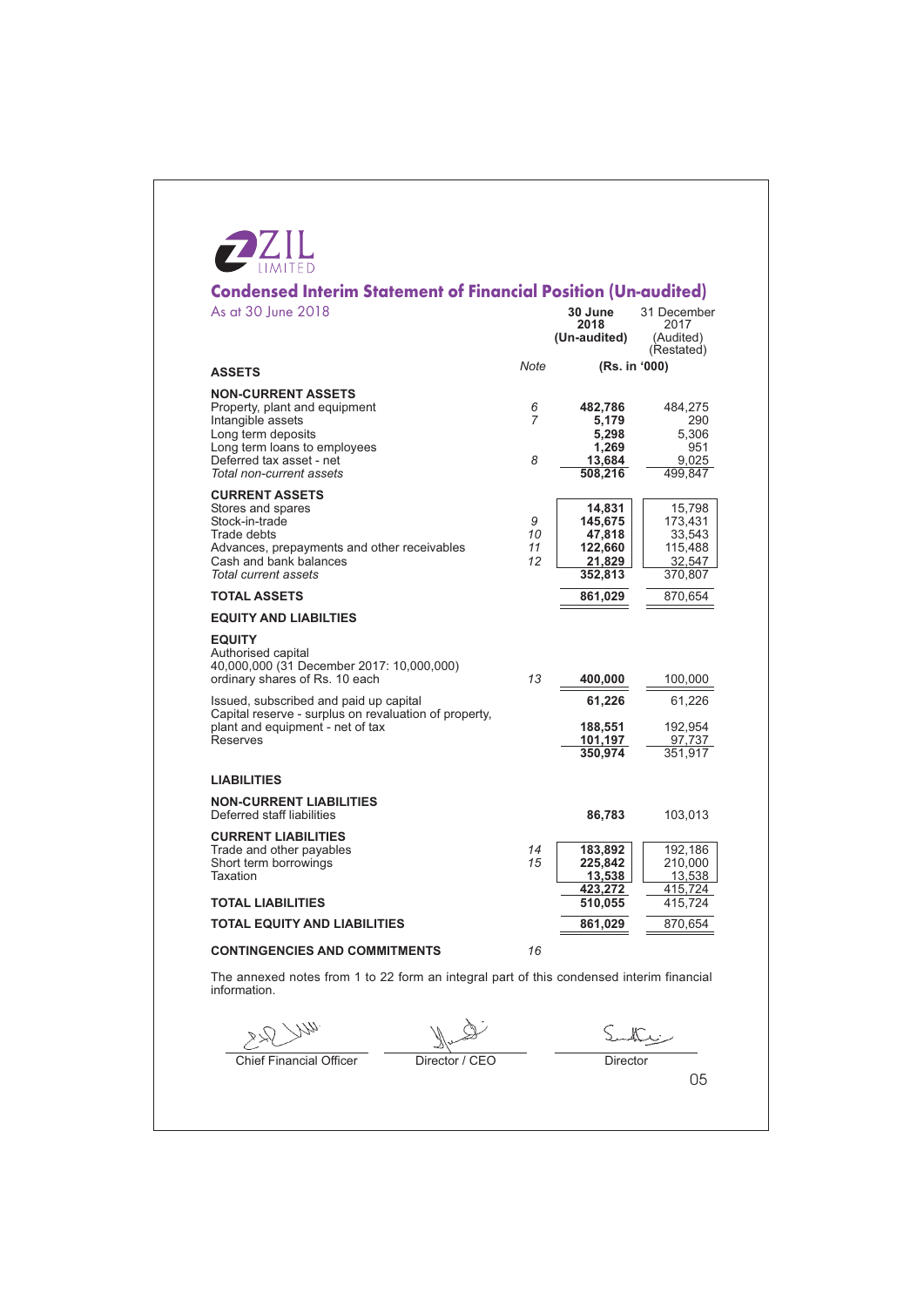

## **Condensed Interim Profit and Loss Account (Un-audited)**

For the three months and six months period ended 30 June 2018

|                                 |    | Six months period ended |                 | Three months period ended                                                   |                 |
|---------------------------------|----|-------------------------|-----------------|-----------------------------------------------------------------------------|-----------------|
|                                 |    | 30 June<br>2018         | 30 June<br>2017 | 30 June<br>2018                                                             | 30 June<br>2017 |
|                                 |    |                         |                 | Note --------------------------- (Rupees in '000) ------------------------- |                 |
|                                 |    |                         |                 |                                                                             |                 |
| Sales - net                     | 17 | 822,650                 | 720,295         | 466,549                                                                     | 402,824         |
| Cost of sales                   | 18 | (603, 073)              | (514, 247)      | (346, 247)                                                                  | (292, 136)      |
| <b>Gross profit</b>             |    | 219,577                 | 206.048         | 120,302                                                                     | 110,688         |
| Selling and distribution        |    |                         |                 |                                                                             |                 |
| expenses                        | 19 | (154, 161)              | (156, 272)      | (85, 173)                                                                   | (87, 994)       |
| Administrative expenses         |    | (57, 321)               | (49, 692)       | (29, 370)                                                                   | (26, 361)       |
|                                 |    | (211, 482)              | (205, 964)      | (114, 543)                                                                  | (114, 355)      |
|                                 |    | 8,095                   | 84              | 5,759                                                                       | (3,667)         |
| Other income                    |    | 4,367                   | 5,408           | 982                                                                         | 3,966           |
| Other charges                   |    | (1,886)                 | (296)           | (1,663)                                                                     | (191)           |
|                                 |    | 10,576                  | 5,196           | 5,078                                                                       | 108             |
| Finance cost                    |    | (8, 525)                | (10, 110)       | (4, 499)                                                                    | (5,652)         |
| Profit / (loss) before taxation |    | 2,051                   | (4.914)         | 579                                                                         | (5, 544)        |
| Taxation                        | 8  | 2,821                   | 1,440           | 3,268                                                                       | 1,739           |
| Profit / (loss) for the period  |    | 4,872                   | (3, 474)        | 3,847                                                                       | (3,805)         |
|                                 |    |                         |                 |                                                                             |                 |
|                                 |    | (Rupees)                |                 | (Rupees)                                                                    |                 |
| Earnig per share - basic        |    |                         |                 |                                                                             |                 |
| and diluted                     |    | 0.80                    | (0.57)          | 0.63                                                                        | (0.62)          |
|                                 |    |                         |                 |                                                                             |                 |

The annexed notes from 1 to 22 form an integral part of this condensed interim financial information.

un Reg

**Chief Financial Officer** 

 $\frac{1}{\sqrt{\pi}}$  $\mathcal{Q}$ 

Director / CEO

Sutti

Director

06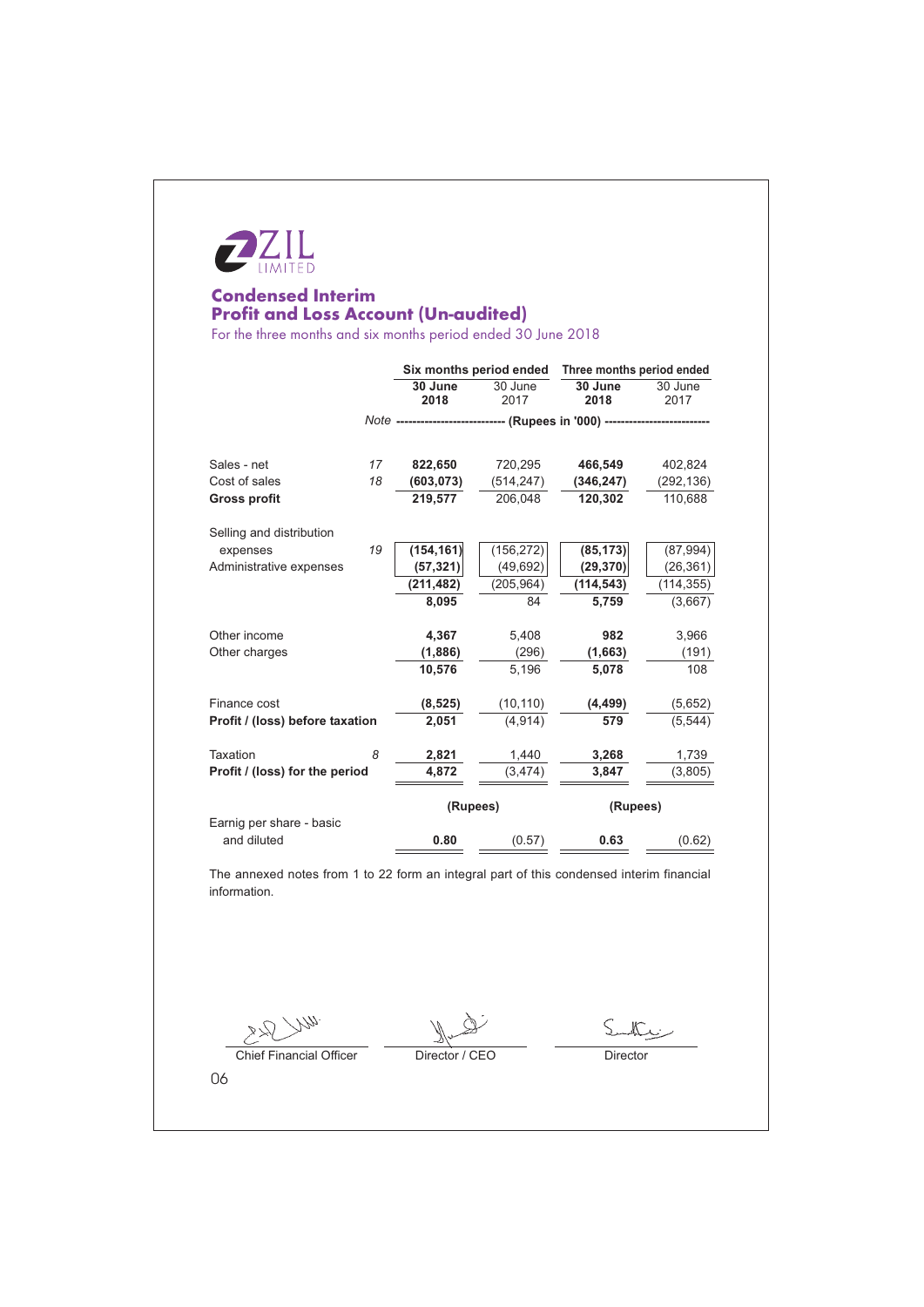

## **Condensed Interim Statement of Comprehensive Income (Un-audited)**<br>For the three months and six months period ended 30 June 2018

|                                                  |                 | Six months period ended | Three months period ended           |                 |
|--------------------------------------------------|-----------------|-------------------------|-------------------------------------|-----------------|
|                                                  | 30 June<br>2018 | 30 June<br>2017         | 30 June<br>2018                     | 30 June<br>2017 |
|                                                  |                 |                         | (Rupees in '000) ------------------ |                 |
| Profit / (Loss) for the period<br>after taxation | 4.872           | (3, 474)                | 3,847                               | (3,805)         |
| Other comprehensive income<br>for the period     |                 |                         |                                     |                 |
| Total comprehensive income<br>for the period     | 4,872           | (3, 474)                | 3,847                               | (3,805)         |

The annexed notes from 1 to 22 form an integral part of this condensed interim financial information.

 $922$ WW Chief Financial Officer

Director / CEO

Sutti

Director

07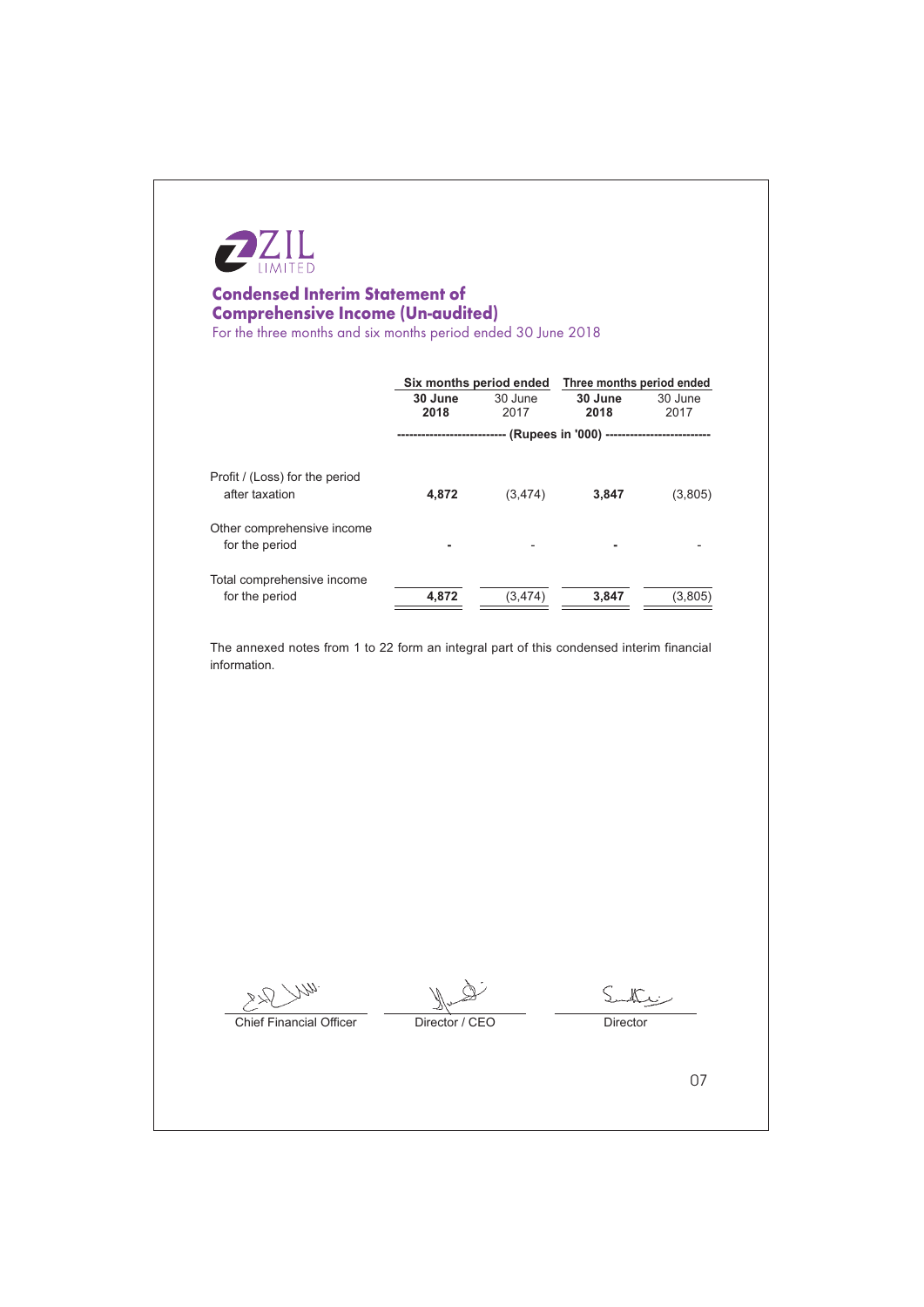| For the six months period ended 30 June 2018                                                             |                         | <b>Condensed Interim Cash Flow Statement (Un-audited)</b> |
|----------------------------------------------------------------------------------------------------------|-------------------------|-----------------------------------------------------------|
|                                                                                                          | Six months period ended |                                                           |
|                                                                                                          | 30 June<br>2018         | 30 June<br>2017                                           |
| <b>CASH FLOWS FROM OPERATING ACTIVITIES</b>                                                              | (Rs. in '000)           |                                                           |
| Profit / (Loss) before taxation                                                                          | 2,051                   | (4, 914)                                                  |
| <b>Adjustments for:</b>                                                                                  |                         |                                                           |
| Finance costs                                                                                            | 8,525<br>19,440         | 10,110<br>18,086                                          |
| Depreciation and amortisation<br>Provision against staff gratuity                                        | 5,956                   | 5.295                                                     |
| Provision against other staff retirement benefits                                                        | 1,362                   | 1,203                                                     |
| Return on bank deposits                                                                                  | (24)                    | (23)                                                      |
| Gain on disposal of operating fixed assets                                                               | (2, 266)<br>32,993      | (1,020)<br>33,651                                         |
|                                                                                                          | 35,044                  | 28,737                                                    |
| Decrease / (Increase) in assets:                                                                         |                         |                                                           |
| Stores and spares<br>Stock-in-trade                                                                      | 967<br>27,756           | (2,483)<br>(1,044)                                        |
| Trade debts                                                                                              | (14, 275)               | 2,809                                                     |
| Loans to employees                                                                                       | (664)                   | (1,649)                                                   |
| Long term deposits<br>Advances, prepayments and other receivables                                        | 8<br>10,936             | 50<br>(35,152)                                            |
|                                                                                                          | 24,728                  | (37, 469)                                                 |
| (Decrease) / increase in current liabilities:<br>Trade and other payables                                | (8,776)                 | 15,675                                                    |
|                                                                                                          | 50,996                  | 6,943                                                     |
| Income tax paid                                                                                          | (17,762)                | (14, 850)                                                 |
| Staff gratuity paid                                                                                      | (12,700)                | (2, 465)                                                  |
| Other staff retirement benefits paid<br>Return received on bank deposits                                 | (10,845)<br>24          | (1,888)<br>23                                             |
| Finance costs paid                                                                                       | (8,251)                 | (8, 146)                                                  |
|                                                                                                          | (49,534)                | (27,326)                                                  |
| Net cash flows from operating activities                                                                 | 1,462                   | (20, 383)                                                 |
| <b>CASH FLOWS FROM INVESTING ACTIVITIES</b><br>Capital expenditure                                       |                         | (7, 751)                                                  |
| Proceeds from disposal of operating fixed assets                                                         | (29, 253)<br>8,680      | 2,443                                                     |
| Net cash flows from investing activities                                                                 | (20, 573)               | (5,308)                                                   |
| <b>CASH FLOWS FROM FINANCING ACTIVITIES</b>                                                              |                         |                                                           |
| Dividend paid<br>Long-term deposits paid                                                                 | (7, 449)                | (2,925)<br>(400)                                          |
| Short term borrowings - Istisna and Salam finances                                                       | 15,000                  | (15,000)                                                  |
| Net cash flows from financing activities                                                                 | 7,551                   | (18, 325)                                                 |
| Net (decrease) / increase in cash and cash                                                               |                         |                                                           |
| equivalents during the period                                                                            | (11, 560)               | (44,016)<br>38,001                                        |
| Cash and cash equivalents at beginning of the period<br>Cash and cash equivalents at end of the period   | 32,547<br>20,987        | (6,015)                                                   |
| Cash and cash equivalents at end of the period comprises of:                                             |                         |                                                           |
| - Cash and bank balances                                                                                 | 21,829                  | 41,833                                                    |
| - Short term borrowing - running finance                                                                 | (842                    | <u>(47,848)</u>                                           |
|                                                                                                          | 20.987                  | (6,015                                                    |
| The annexed notes from 1 to 22 form an integral part of this condensed interim financial<br>information. |                         |                                                           |
|                                                                                                          |                         |                                                           |
|                                                                                                          |                         |                                                           |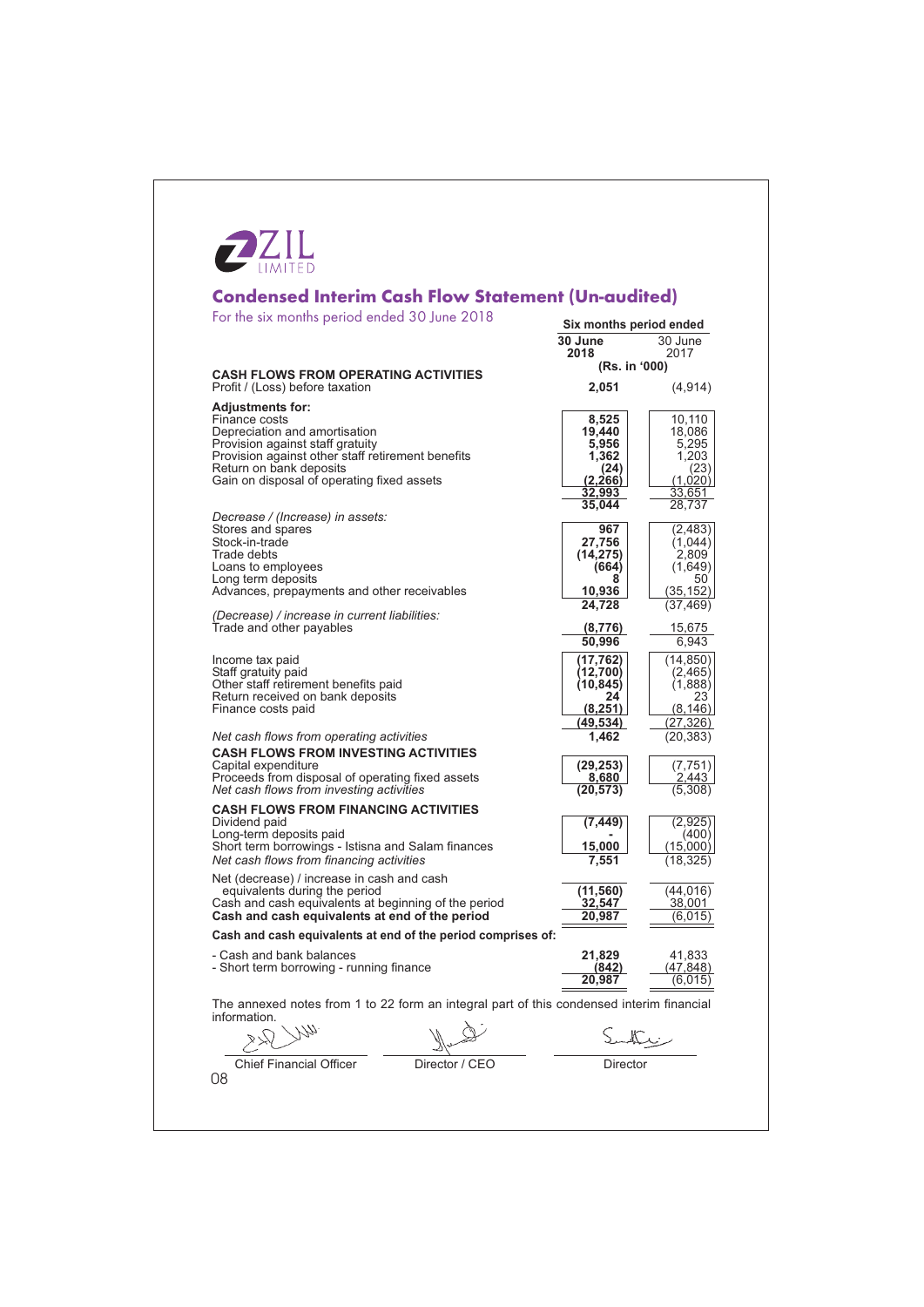

## **Condensed Interim Statement of Changes in Equity (Un-audited)**<br>For the six months period ended 30 June 2018

| Issued,                              | Surplus on                               |                    | <b>Reserves</b>                | Total    |
|--------------------------------------|------------------------------------------|--------------------|--------------------------------|----------|
| subscribed<br>and paid up<br>capital | Revaluation<br>of assets -<br>Net of tax | General<br>reserve | Un-appro-<br>priated<br>profit |          |
|                                      |                                          |                    |                                |          |
| 61,226                               | 203,371                                  | 6,000              | 71,940                         | 342,537  |
|                                      |                                          |                    | (3, 474)                       | (3, 474) |
|                                      |                                          |                    | (3,062)                        | (3,062)  |
|                                      | (3,856)                                  |                    | 3,856                          |          |
|                                      |                                          |                    |                                | 336,001  |
| 61,226                               | 192,954                                  | 6,000              | 91,737                         | 351,917  |
|                                      |                                          |                    | 4,872                          | 4,872    |
|                                      |                                          |                    | (7,654)                        | (7,654)  |
|                                      |                                          |                    | 1.408                          | 1,408    |
| recorded on revaluation of property, | 431                                      |                    |                                | 431      |
|                                      | (1, 435)                                 |                    | 1.435                          |          |
|                                      | (3,399)                                  |                    | 3,399                          |          |
| 61,226                               | 188,551                                  | 6,000              | 95,197                         | 350,974  |
|                                      | 61,226                                   | 199,518            | (Rs. in '000)<br>6,000         | 69,260   |

The annexed notes from 1 to 22 form an integral part of this condensed interim financial information.

 $945$ Director

Chief Financial Officer

Director / CEO

09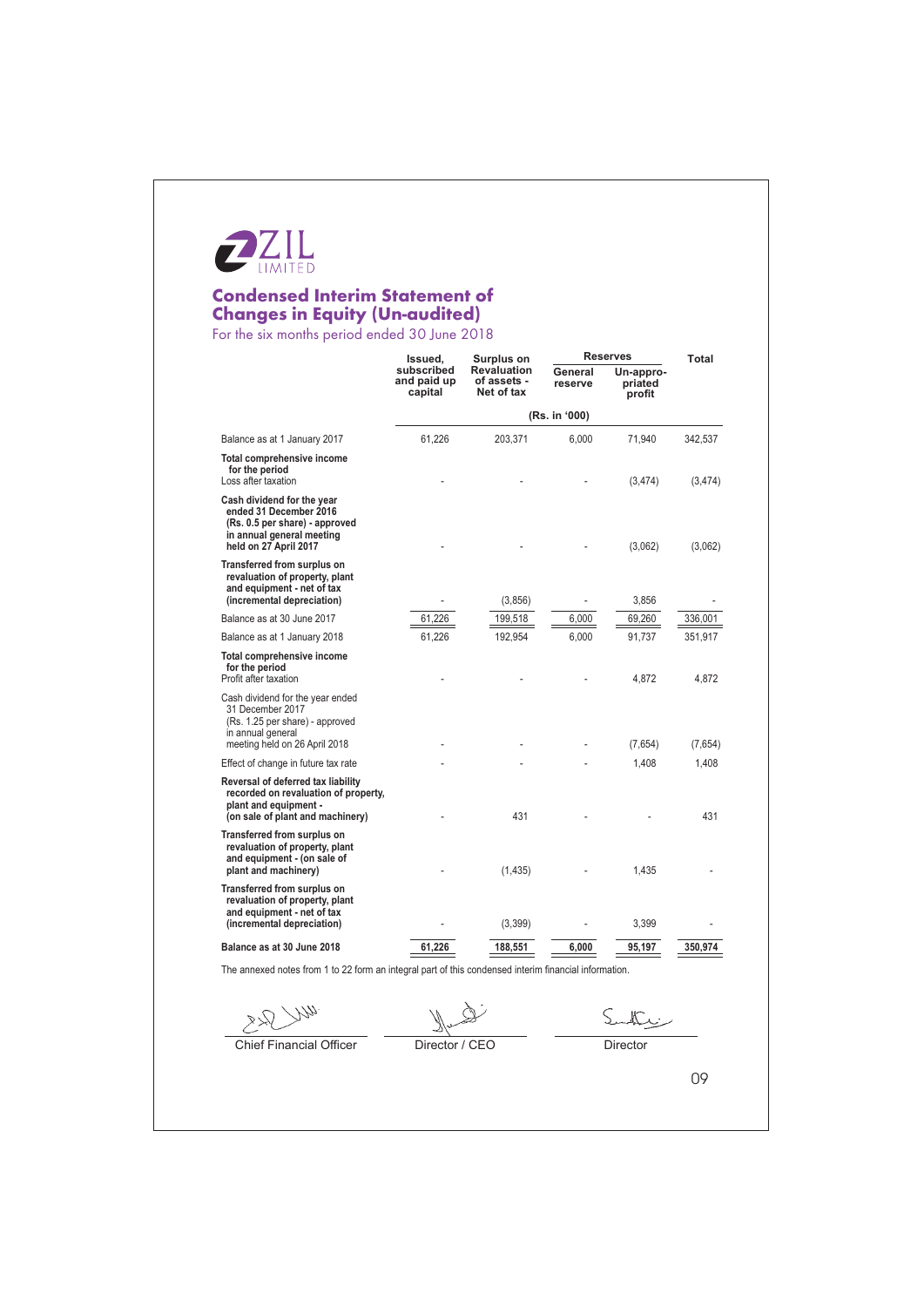

For the six months period ended 30 June 2018

#### **STATUS AND NATURE OF BUSINESS**  $4<sup>1</sup>$

ZIL Limited ("the Company") was incorporated as a private limited company in February 1960 under the Companies Act, 1913 (now the Companies Act, 2017) and was subsequently converted into a public limited company in November 1986. Its shares are listed on the Pakistan Stock Exchange Limited. The principal activity of the Company is manufacture and sale of home and personal care products. The registered office of the company is situated at Ground Floor, Bahria Complex III, M.T. Khan Road, Karachi.

#### $2<sup>2</sup>$ **BASIS OF PRESENTATION**

#### $21$ **Statement of compliance**

These condensed interim financial information of the Company for the six months period ended 30 June 2018 have been prepared in accordance with the accounting and reporting standards as applicable in Pakistan. The accounting and reporting standards as applicable in Pakistan comprise of:

- International Financial Reporting Standards (IFRS Standards) issued by the International Accounting Standard.
- Board (IASB) as notified under the Companies Act, 2017; and Provisions of and directives issued under the Companies Act 2017.

Where the provisions of and directives issued under the Companies Act, 2017 differ with the requirements of IFRS Standards, the provisions of and directives issued under the Companies Act, 2017 have been followed.

- 2.2 These are un-audited financial statements. However, a limited scope review has been carried out by the auditors in accordance with the requirements of the Code of Corporate Governance issued by the Securities and Exchange Commission of Pakistan. Further, the figures in the condensed interim financial information for the quarter ended 30 June 2017 and 30 June 2018 have not been reviewed by the auditors.
- 2.3 These condensed interim financial information does not include all the information required for full annual financial statements and should be read in conjunction with the financial statements of the Company as at and for the year ended 31 December 2017.
- 2.4 The comparative balance sheet presented in these condensed interim financial information as at 31 December 2017 have been extracted from the audited financial statements of the Company for the year ended 31 December 2017, whereas the comparative profit and loss account, statement of comprehensive income, statement of changes in equity and the cash flow statement have been extracted from the unaudited condensed interim financial information for the three months and six months period ended 30 June 2017 (as applicable).

#### 2.5 Functional and presentation currency

These condensed interim financial information is presented in Pak Rupees which is the functional and presentation currency of the Company. Figures have been rounded off to the nearest thousand rupees.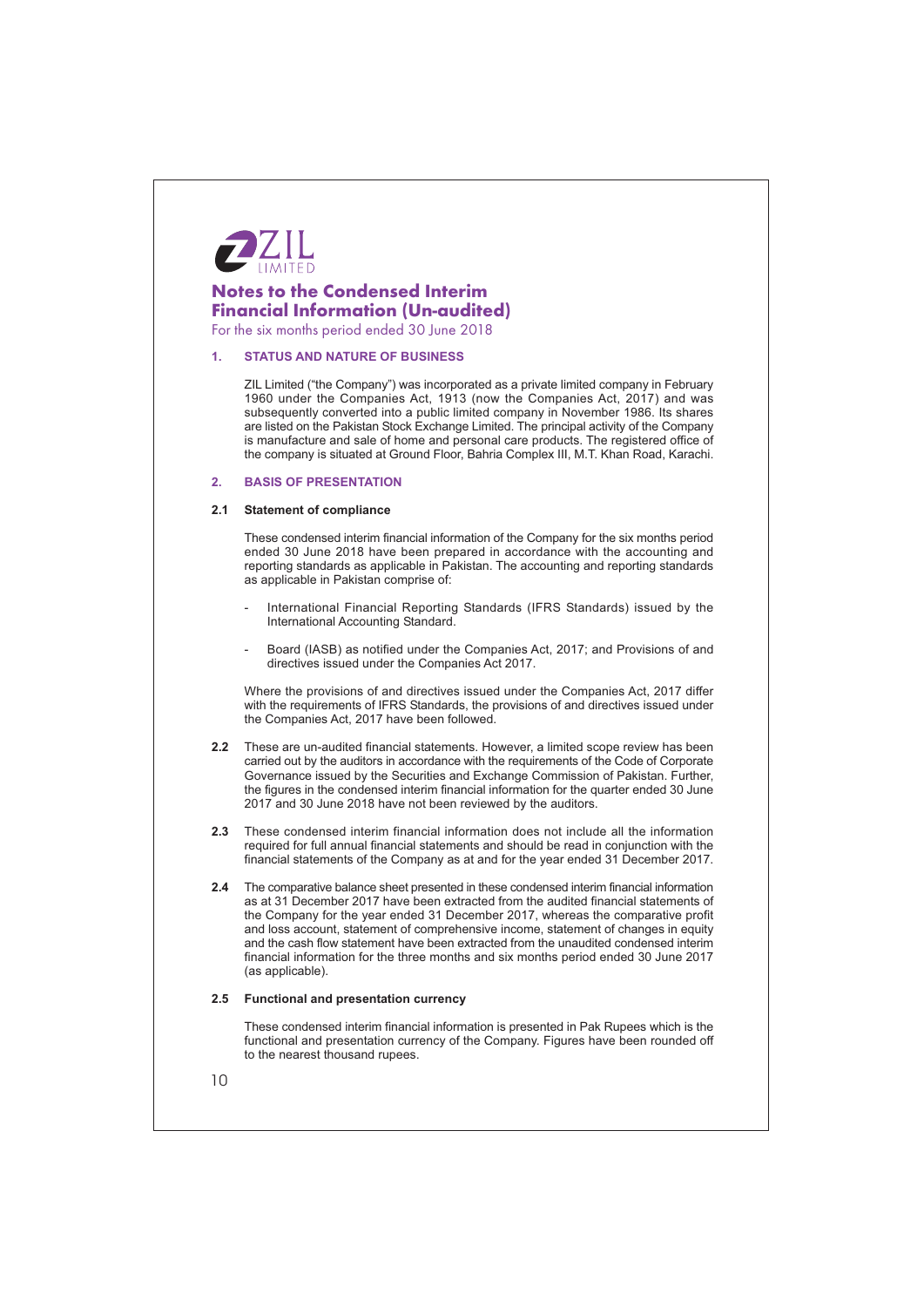

For the six months period ended 30 June 2018

#### 2.6 Use of judgments and estimates

The preparation of condensed interim financial information requires management to make judgments, estimates and assumptions that affect the application of accounting policies and the reporting amounts of assets and liabilities, income and expenses. Actual results may differ from these estimates.

Estimates and judgements made by the management in the preparation of this condensed interim financial information are the same as those that were applied to the audited financial statements of the Company for the year ended 31 December 2017.

#### STANDARDS, INTERPRETATIONS AND AMENDMENTS TO PUBLISHED APPROVED  $\overline{3}$ **ACCOUNTING STANDARDS THAT ARE NOT YET EFFECTIVE**

During the period certain amendment and interpretation to approve accounting standards became effective. However these are either not relevant to the Company's operation and/or do not have any impact on the accounting policies of the company except for the changes menttioned in note 4 to the these condensed interim financial information.

#### $\blacktriangle$ **SIGNIFICANT ACCOUNTING POLICIES**

The accounting policies set out below have been applied consistently to all the periods presented in these condensed interim financial information, except for the change mentioned in note 4.1 to these financial statements.

Effective 30 May 2017, the Companies Act, 2017 (the Act) was enacted which replaced  $41$ and repealed the previous Companies Ordinance, 1984 (the repealed Ordinance). Section 235 of the repealed Ordinance related to treatment of surplus arising on revaluation of property, plant and equipment has not been carried forward in the Act. The said section of the repealed Ordinance specified the presentation and accounting treatment relating to the revaluation of property, plant and equipment which was not<br>in accordance with the requirement of IAS 16 'Property, Plant and Equipment' as applicable in Pakistan. Consequently, the Company changed its accounting policy for the revaluation surplus on property, plant and equipment in accordance with the requirement of the accounting and reporting standards as applicable in Pakistan under the Companies Act, 2017. Previously, the Company's accounting policy for surplus on revaluation of property, plant and equipment was in accordance with the provision of Section 235 of the repealed Ordinance. Earlier, the revaluation surplus on property, plant and equipment was shown as a separate item below equity, in accordance with the presentation requirement of the repealed Ordinance. The accounting policy and presentation requirement relating to revaluation surplus on property, plant and equipment has been changed to bring it in conformity with the requirement of IAS 16 "Property, Plant and Equipment". Due to the change, the revaluation surplus on property, plant and equipment is now presented in the statement of financial position and statement of changes in equity as a reserve i.e. part of equity.

In accordance with the requirements of IAS 8 'Accounting policies, estimates and errors', above explained changes in accounting policy has been accounted for retrospectively, with the restatement of the comparative information. As a result of the change, Company's equity as of 31 December 2017 and as of 30 June 2018 has increased by Rs. 192.954 million and Rs. 188.551 million respectively.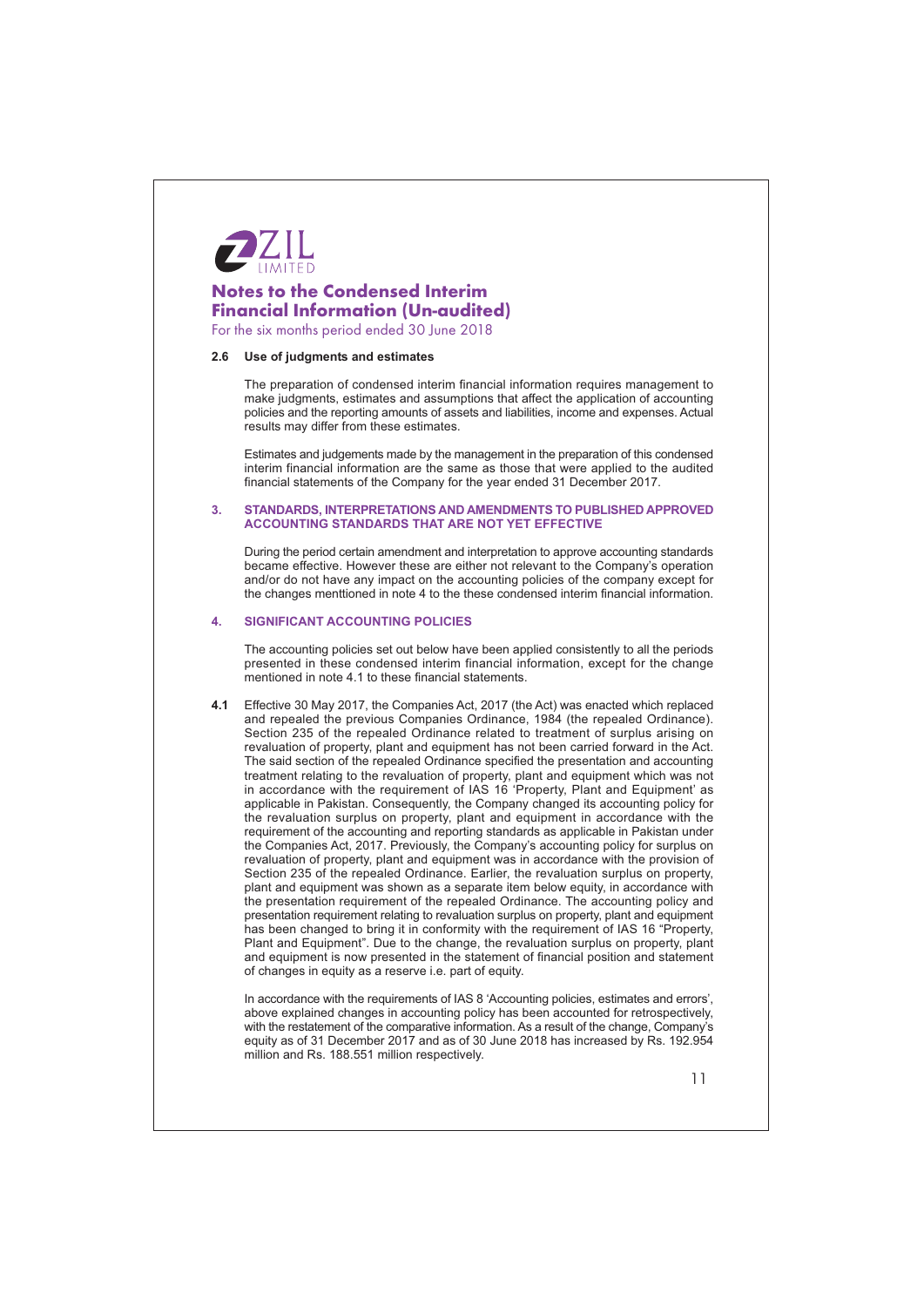

For the six months period ended 30 June 2018

#### **FINANCIAL RISK MANAGEMENT**  $5.$

The Company's financial risk management objectives and policies are consistent with those disclosed in the financial statements for the year ended 31 December 2017.

|    |                                      | <b>Note</b> | 30 June<br>2018<br>(Un-audited) | 31 December<br>2017<br>(Audited) |
|----|--------------------------------------|-------------|---------------------------------|----------------------------------|
| 6. | <b>PROPERTY, PLANT AND EQUIPMENT</b> |             | (Rs. in '000)                   |                                  |
|    | Operating fixed assets               | 6.1         | 470.599                         | 458.029                          |
|    | Capital work-in-progress             | 6.3         | 12.159                          | 26.246                           |
|    |                                      |             | 482.758                         | 484,275                          |

#### 6.1 Operating fixed assets

Following are the details of the additions and disposals of operating fixed assets during the current period.

|                                |                  |        | <b>Disposals</b>                   |
|--------------------------------|------------------|--------|------------------------------------|
|                                | <b>Additions</b> | Cost   | <b>Accumulated</b><br>depreciation |
|                                |                  |        | (Rs. in '000) -----------------    |
| Building on freehold land      | 3.933            |        |                                    |
| Plant, machinery and equipment | 16,228           | 2.968  | 298                                |
| Capital spares                 | 3.372            |        |                                    |
| Furniture and fixtures         | 126              |        |                                    |
| Computers                      | 4,948            | 1,285  | 972                                |
| Vehicles                       | 10,666           | 11,546 | 8,105                              |
|                                | 39.273           | 15.799 | 9.375                              |

6.2 At 30 June 2018, the written down value of the temporarily idle property, plant and equipments comprising leasehold land and improvements on leasehold land and building thereon amounted to Rs. 84.254 million (31 December 2017: Rs. 85.494 million) and Rs 1.539 million (31 December 2017 Rs. 1.62 million) respectively.

|     |                                                | <b>Note</b> | 30 June<br>2018<br>(Un-audited) | 31 December<br>2017<br>(Audited) |
|-----|------------------------------------------------|-------------|---------------------------------|----------------------------------|
| 6.3 | Capital work-in-progress                       |             | (Rs. in '000)                   |                                  |
|     | Opening balance<br>Additions during the period |             | 26,246<br>25,186<br>51,432      | 22,196<br>48,961<br>71,157       |
| 12  | Transfers during the period                    | 6.3.1       | (39, 273)<br>12,159             | (44,911)<br>26,246               |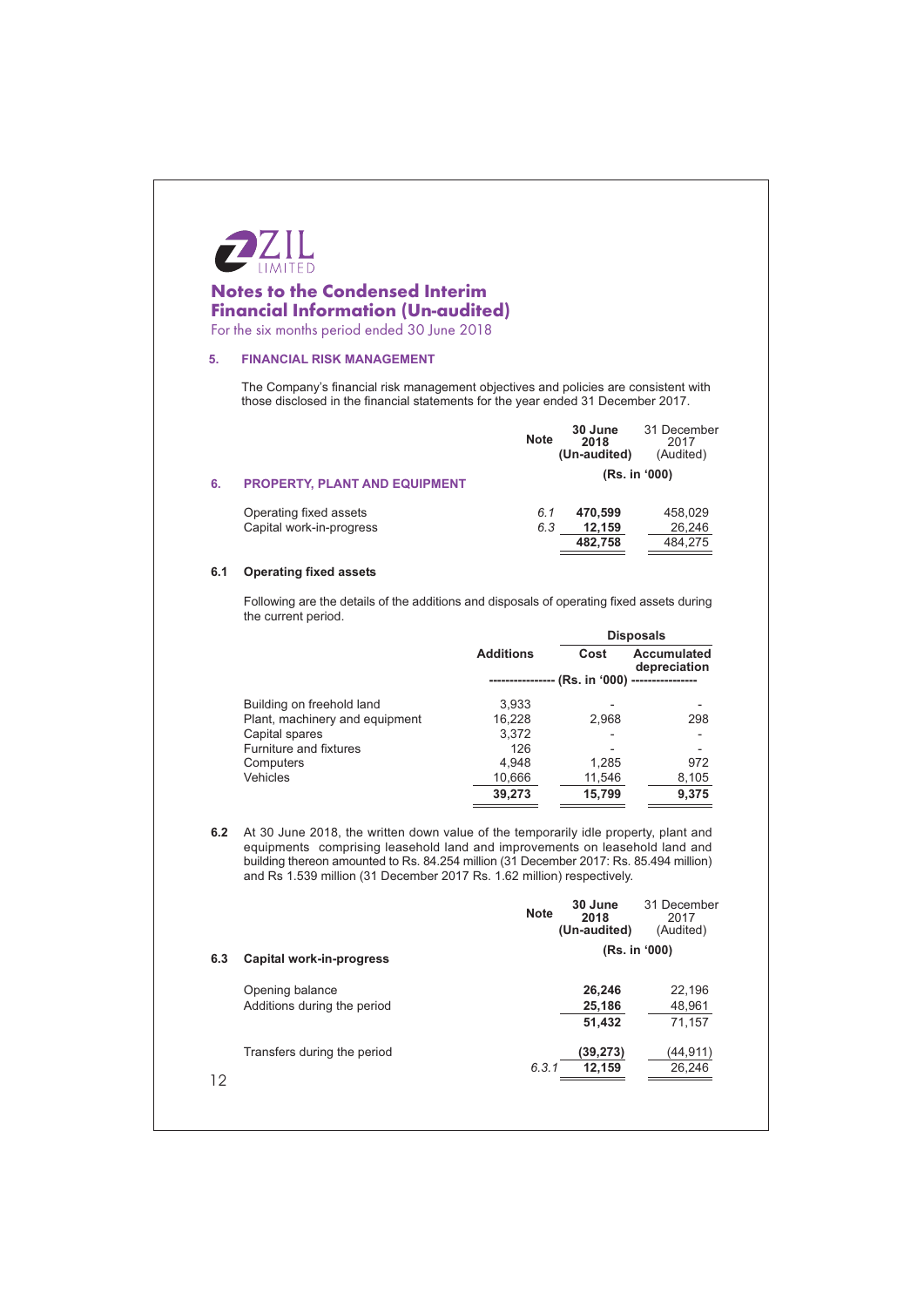

For the six months period ended 30 June 2018

**6.3.1** This includes advance for computers of Rs. 2.23 million and advance of Rs. 9.204 million for the purchase of vehicles.

6.3.2 Following are the details of the additions and transfers of capital work-in-progress (to operating fixed assets) during the period:

|    |                                | <b>Additions</b>                | Transfers                        |
|----|--------------------------------|---------------------------------|----------------------------------|
|    |                                |                                 | (Rs. in '000)                    |
|    | Building on freehold land      | 523                             | 3,933                            |
|    | Plant, machinery and equipment | 1,217                           | 16,228                           |
|    | <b>Capital Spares</b>          | 3,372                           | 3,372                            |
|    | Furniture and fixtures         | 397                             | 126                              |
|    | Computers                      | 7,345                           | 4,948                            |
|    | Vehicles                       | 12,332                          | 10,666                           |
|    |                                | 25,186                          | 39,273                           |
|    |                                |                                 |                                  |
|    |                                | 30 June<br>2018<br>(Un-audited) | 31 December<br>2017<br>(Audited) |
| 7. | <b>INTANGIBLE ASSETS</b>       | (Rs. in '000)                   |                                  |
|    | Intangible assets              | 376                             | 290                              |
|    | Advance payment                | 4,803                           |                                  |
|    |                                | 5,179                           | 290                              |

#### **DEFERRED TAX ASSET - net**  $8.$

Deferred tax asset comprises of taxable / deductible temporary differences in respect of the following:

|                                                                                                             | <b>Balance at</b><br>01 January<br>2018 | Recognized<br>in Profit<br>and Loss | Transfered to<br>unappropriated<br>profit | <b>Balance at 30</b><br><b>June 2018</b><br>(Unaudited) |
|-------------------------------------------------------------------------------------------------------------|-----------------------------------------|-------------------------------------|-------------------------------------------|---------------------------------------------------------|
|                                                                                                             |                                         |                                     | (Rs. in '000) --------------------------  |                                                         |
| Taxable temporary differences on:                                                                           |                                         |                                     |                                           |                                                         |
| - accelerated tax depreciation<br>- surplus on revaluation of                                               | (24, 680)                               | 2,939                               |                                           | (21, 741)                                               |
| property, plant and equipment                                                                               | (44,104)<br>(68,784)                    | 7,223<br>10,162                     | 1,838<br>1,838                            | (35, 043)<br>(56, 784)                                  |
| Deductible temporary differences on:                                                                        |                                         |                                     |                                           |                                                         |
| - provision for defined benefit plans<br>- provision against slow moving<br>and obsolete stock and doubtful | 30,904                                  | (7, 895)                            |                                           | 23,009                                                  |
| trade debts                                                                                                 | 10,967                                  | (366)                               |                                           | 10,601                                                  |
| - tax losses (note 8.1)                                                                                     | 35,938                                  | 920                                 |                                           | 36,858                                                  |
|                                                                                                             | 77,809                                  | (7, 341)                            |                                           | 70,468                                                  |
| Deferred tax asset - net                                                                                    | 9,025                                   | 2,821                               | 1,838                                     | 13,684                                                  |
|                                                                                                             |                                         |                                     |                                           |                                                         |
|                                                                                                             |                                         |                                     |                                           | 13                                                      |
|                                                                                                             |                                         |                                     |                                           |                                                         |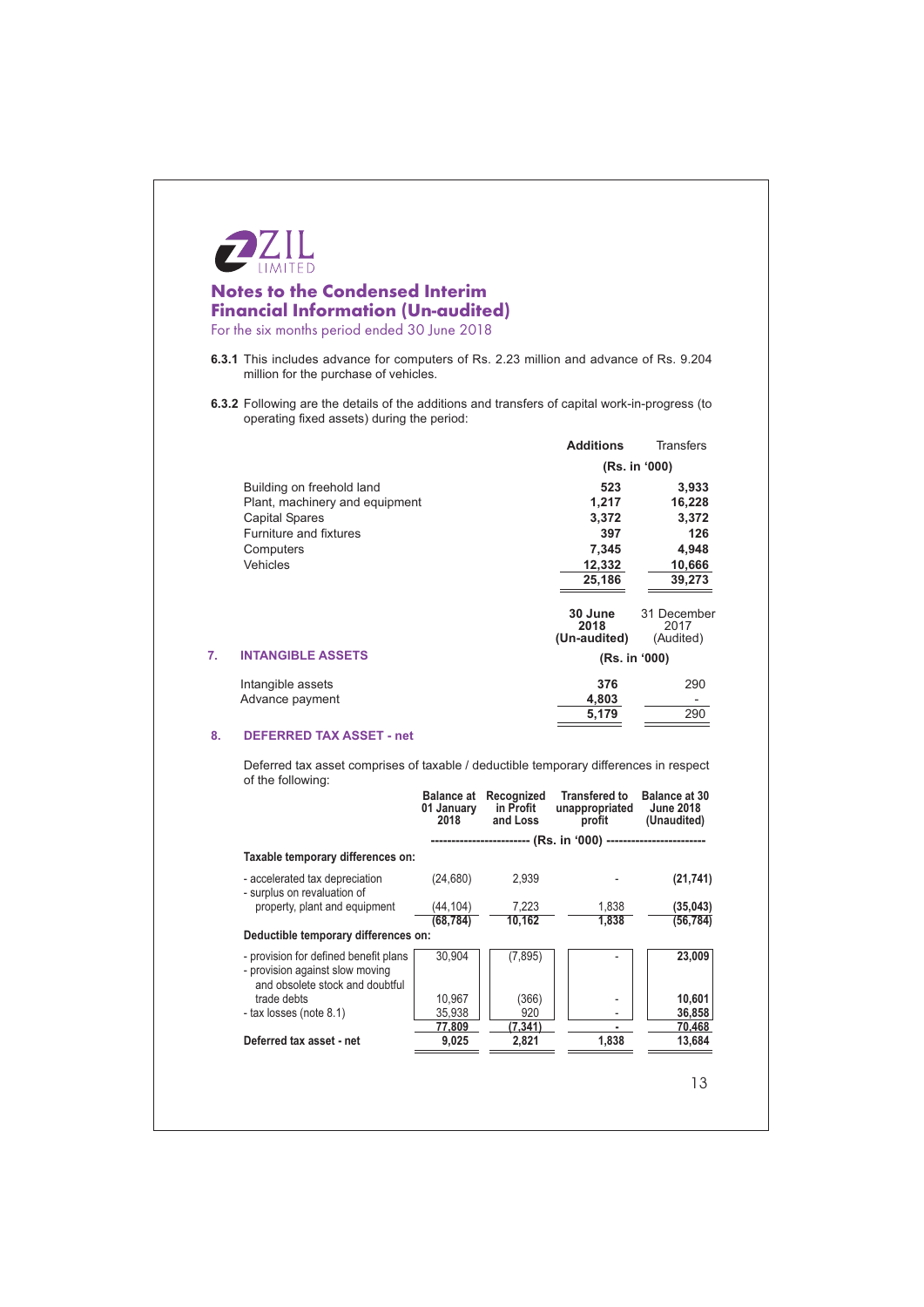

For the six months period ended 30 June 2018

- Includes deferred tax of Rs. 17.1 million (31 December 2017: Rs. 13.45 million) recorded 81 on unabsorbed tax depreciation and amortisation.
- 8.2 Deferred tax balance has been recognised at the rates at which these are expected to be settled / realised.
- The management has recorded deferred tax asset based on financial projections 8.3 indicating the absorption of deferred tax asset over a number of future years against future expected taxable profits. The financial projections involve certain key assumptions such as sales price and composition, raw materials, labour prices and distribution channels, etc. Any significant change in the key assumptions may have an effect on the absorption of the deferred tax asset. Nonetheless, the management is confident of the achievement of its targeted results.
- 8.4 In view of loss for the year ended 31 December 2015, provision for tax for the year ended 31 December 2015, including the minimum tax under the Income Tax Ordinance, 2001, was not made in the financial statements for the year ended 31 December 2015. The Company had obtained an opinion from a tax advisor based on which it believes that it is not required to pay tax under section 113 of the Income Tax Ordinance, 2001, in view of gross loss for the year ended 31 December 2015, before the set off of depreciation and other inadmissible expenses under the Income Tax Ordinance, 2001 (as under the above section minimum tax is not payable in case of gross loss before the set off of depreciation and other inadmissible expenses). However, Finance Act 2016 has deleted the said proviso of gross loss. The management, believes that the minimum tax for the year ended 31 December 2015 is not payable as the amendment to the said proviso is applicable for tax year 2017 and onwards and accordingly provision for minimum tax amounting to Rs. 14.23 million has not been made. Similarly for the accounting years ended 31 December 2016, 31 December 2017 and for the current period ended 30 June 2018, provision for minimum tax amounting to Rs. 15.865 million, Rs. 17.722 million and Rs. 10.3 million respectively has not been made since the Company expects to adjust the same against its future tax liability under normal tax regime within the time limit as specified for adjustment of minimum tax under Income Tax Ordinance, 2001.

Income Tax Assessments of the Company have been completed up to and including the tax year 2017 (accounting period ended 31 December 2016 & 2015) with the exception of tax years 2007, 2011 and 2012. For tax year 2011, audit proceedings were initiated on 09 March 2012 and completed vide order passed under section 122(1)(5) of the Income Tax Ordinance, 2001 dated 4 October 2016 in which certain disallowances were made amounting to Rs. 12.289 million against which appeal was filed by the Company. The appeal was heard on 28 November 2016 and then subsequently the CIR Appeals (II) passed a revised order dated 19 December 2016 in which certain expenses earlier disallowed were allowed amounting to Rs. 4.66 million while expenses amounting to Rs. 6.65 million were remanded back by CIR Appeals (II) to Deputy Commissioner Inland Revenue (DCIR). In respect of the remaining amount, the Company has already filed an appeal which is pending decision. Based on the Company's tax advisor's view, a favourable decision is expected and therefore the subject demand is expected to be quashed.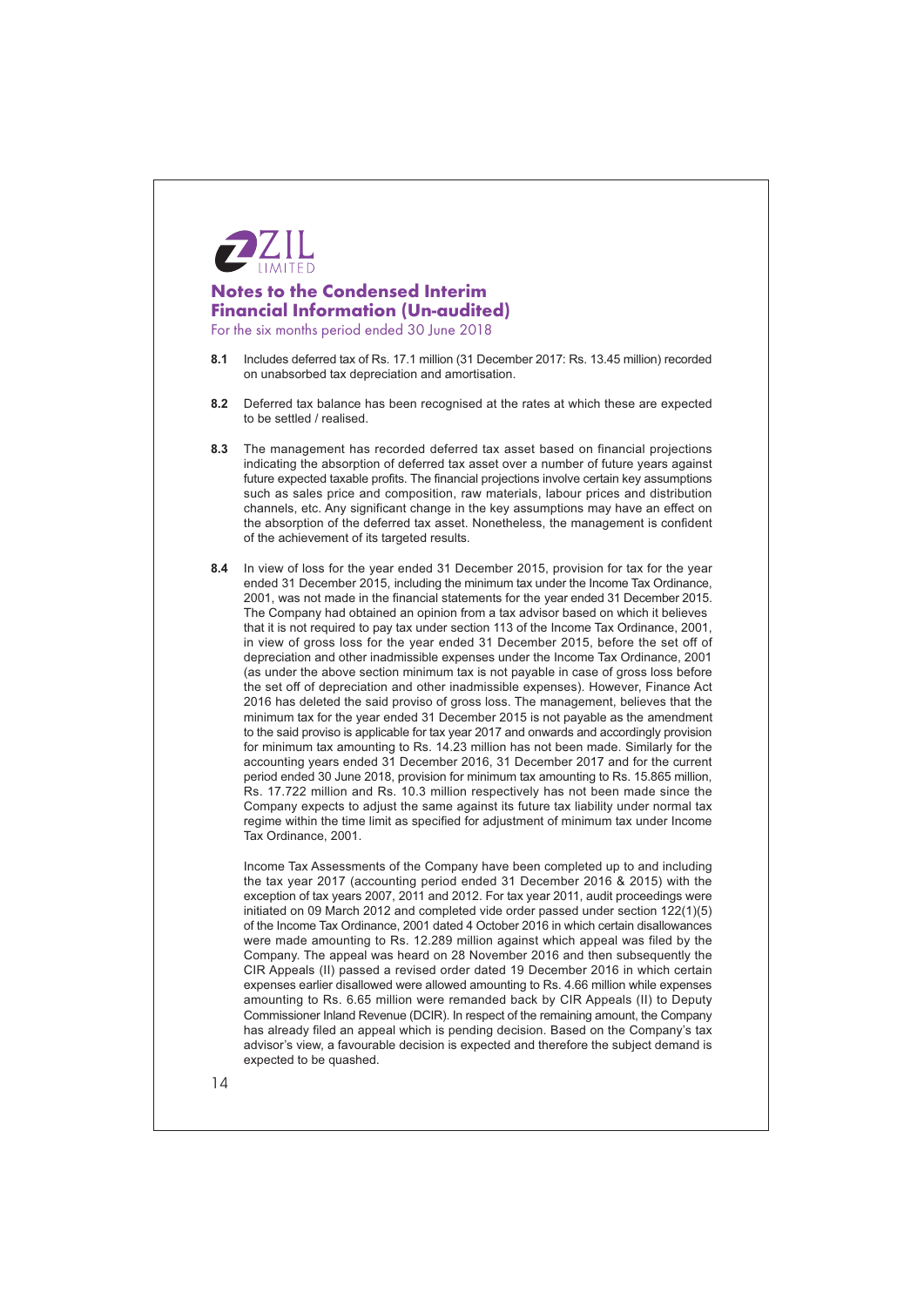

For the six months period ended 30 June 2018

Furthermore, on 21 April 2015, an order under sub-section (5A) of section 122 of the Income Tax Ordinance, 2001 was passed by the Additional Commissioner Inland Revenue for the tax year 2012, in which tax demand of Rs. 0.75 million was raised against certain disallowances. The Company has filed an appeal against the alleged order before the Commissioner Inland Revenue who vide its order dated 8 September 2016 has allowed certain expenses of Rs. 1.82 million which were earlier disallowed (tax effect being Rs. 0.65 million). In respect of the remaining amount, the Company has already filed an appeal which is pending decision. Based on the Company's tax advisor's view, a favourable decision is expected and therefore the subject demand is expected to be quashed.

Return for the financial year ended 30 June 2007 was selected for audit under section 177 of Income Tax Ordinance 2001 and an amended assessment order dated 30 March 2009 was passed in which certain disallowances were made by the taxation authorities. Disagreeing to the above, the Company filed an appeal before the Commissioner Inland Revenue, Appeal (CIR-A) and also filed an appeal before the CIR-A against the refusal of the Taxation Officer to rectify certain mistakes. The CIR-A vide his order No. 15 and 16 dated 25 October 2011 deleted all the additions except for the alledged unreconciled production of manufactured goods amounting to Rs. 3.3 million. The Company filed an appeal before Appellate Tribunal Inland Revenue (ATIR) vide letter AT 84 dated 13 July 2012 for not allowing relief in respect of disallowance of Rs. 3.3 million on account of alledged unreconciled production of manufactured goods. Further, the tax department has also filed an appeal before ATIR on certain reliefs of Rs. 4.8 million earlier decided in favour of the Company. In the Appellate Order (AO) dated 8 October 2013 passed by the ATIR, the issue of unreconciled production was deleted (decided in favour of the Company) and simultaneously setting aside the same for reverification. In response to it the department filed MA in response to which, ATIR passed AO dated 5 May 2015 by remanding back the issue for reverification of unreconciled difference, strictly in the light of history of the case and subsequent years. Following the judgement of ATIR. department has initiated set-aside proceedings. The Company has submitted the response and details regarding unreconciled production. No order has been passed by the department in relation to the set-aside proceedings. The Company expects a decision in its favour.

Returns for the financial years ended 30 June 2014 and 2015 were selected for audit under section 177 of Income Tax Ordinance 2001 and amended assessment orders dated 22 September 2017 and 18 April 2017 respectively were passed in which certain disallowances aggregating to Rs.53.559 million were made by the taxation authorities. Disagreeing to the above, the Company filed appeals before the CIR-A dated 13 October 2017 and 27 March 2017 respectively which is pending decision. However, the Company expects no material adverse impact as sufficient provisions against the above orders have already been recorded in this financial statement.

The Finance Act, 2015 introduced a new tax under Section 5A of the Income Tax Ordinance, 2001 on every public company other than a scheduled bank or modaraba, which was amended through Finance Act, 2018 and applicable for tax year 2019 and onwards. The amendment has imposed tax at five percent of the accounting profit before tax on every public company other than a scheduled bank or a modaraba, that derives profit for a tax year but does not distribute at least 20 percent of its after tax profit within six months of the end of the tax year through cash or bonus. The Company intends to distribute sufficient dividend for the accounting year ending 31 December 2018 to comply with the above stated requirement. Accordingly, no provision for taxation has been recognised in these condensed interim financial information.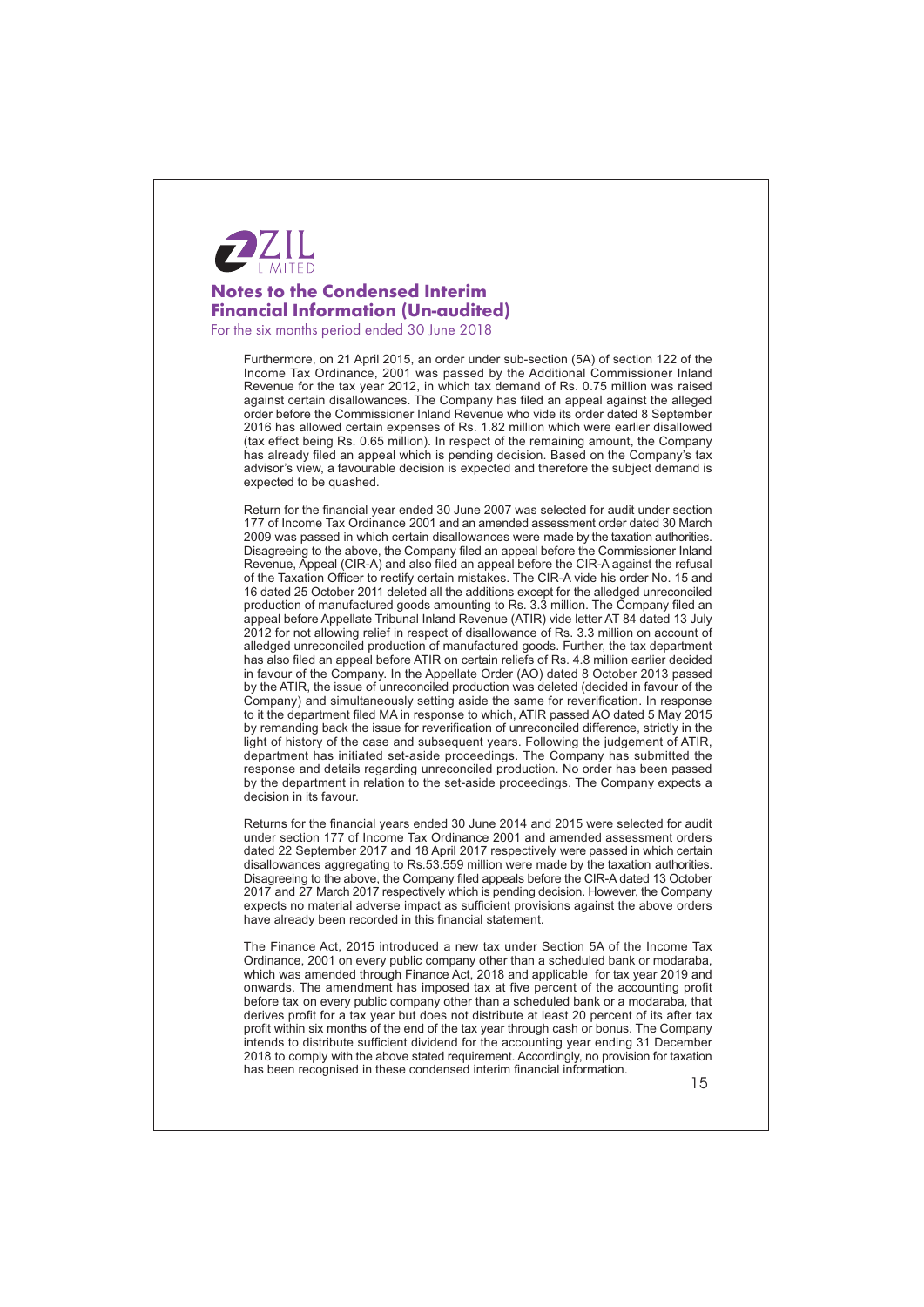| limited |  |
|---------|--|

# **Notes to the Condensed Interim<br>Financial Information (Un-audited)**<br>For the six months period ended 30 June 2018

|                 |                                                       | 30 June<br>2018 | 31 December<br>2017 |
|-----------------|-------------------------------------------------------|-----------------|---------------------|
|                 |                                                       | (Un-audited)    | (Audited)           |
|                 |                                                       |                 | (Rs. in '000)       |
| 9.              | <b>STOCK-IN-TRADE</b>                                 |                 |                     |
|                 | Raw material - in hand                                | 59,816          | 80,646              |
|                 | - in transit                                          | 577             | 5,789               |
|                 |                                                       | 60,393          | 86,435              |
|                 | Packing material                                      | 22,885          | 20,969              |
|                 | Work-in-progress                                      | 7,920           | 6,379               |
|                 | Finished goods                                        | 72,792          | 77,963              |
|                 |                                                       | 163,990         | 191,746             |
|                 | Provision against slow moving items of stock-in-trade | (18, 315)       | (18, 315)           |
|                 |                                                       | 145,675         | 173,431             |
|                 |                                                       |                 |                     |
| 10 <sub>1</sub> | <b>TRADE DEBTS</b>                                    |                 |                     |
|                 | Considered good                                       | 47,818          | 33,543              |
|                 | Considered doubtful                                   | 8,239           | 8,239               |
|                 |                                                       | 56,057          | 41,782              |
|                 | Provision against doubtful debts                      | (8, 239)        | (8,239)             |
|                 |                                                       | 47,818          | 33,543              |
|                 |                                                       |                 |                     |
| 11.             | <b>ADVANCES, PREPAYMENTS AND OTHER RECEIVABLES</b>    |                 |                     |
|                 | <b>Considered good</b><br>Advance                     |                 |                     |
|                 | - for taxation                                        | 115,029         | 97,267              |
|                 | - to sales staff                                      | 502             | 502                 |
|                 | Advances to suppliers and contractors                 | 2,762           | 1,545               |
|                 | Prepayments                                           | 3,395           | 2,491               |
|                 | Current maturity of loans to employees                | 821             | 475                 |
|                 | Other receivables                                     | 151<br>122,660  | 13,208<br>115,488   |
|                 | <b>Considered doubtful</b>                            |                 |                     |
|                 | Advances to suppliers and contractors                 | 803             | 803                 |
|                 | Less: Provision held                                  | (803)           | (803)               |
|                 |                                                       |                 |                     |
|                 |                                                       | 122,660         | 115,488             |
|                 |                                                       |                 |                     |
| 16              |                                                       |                 |                     |
|                 |                                                       |                 |                     |
|                 |                                                       |                 |                     |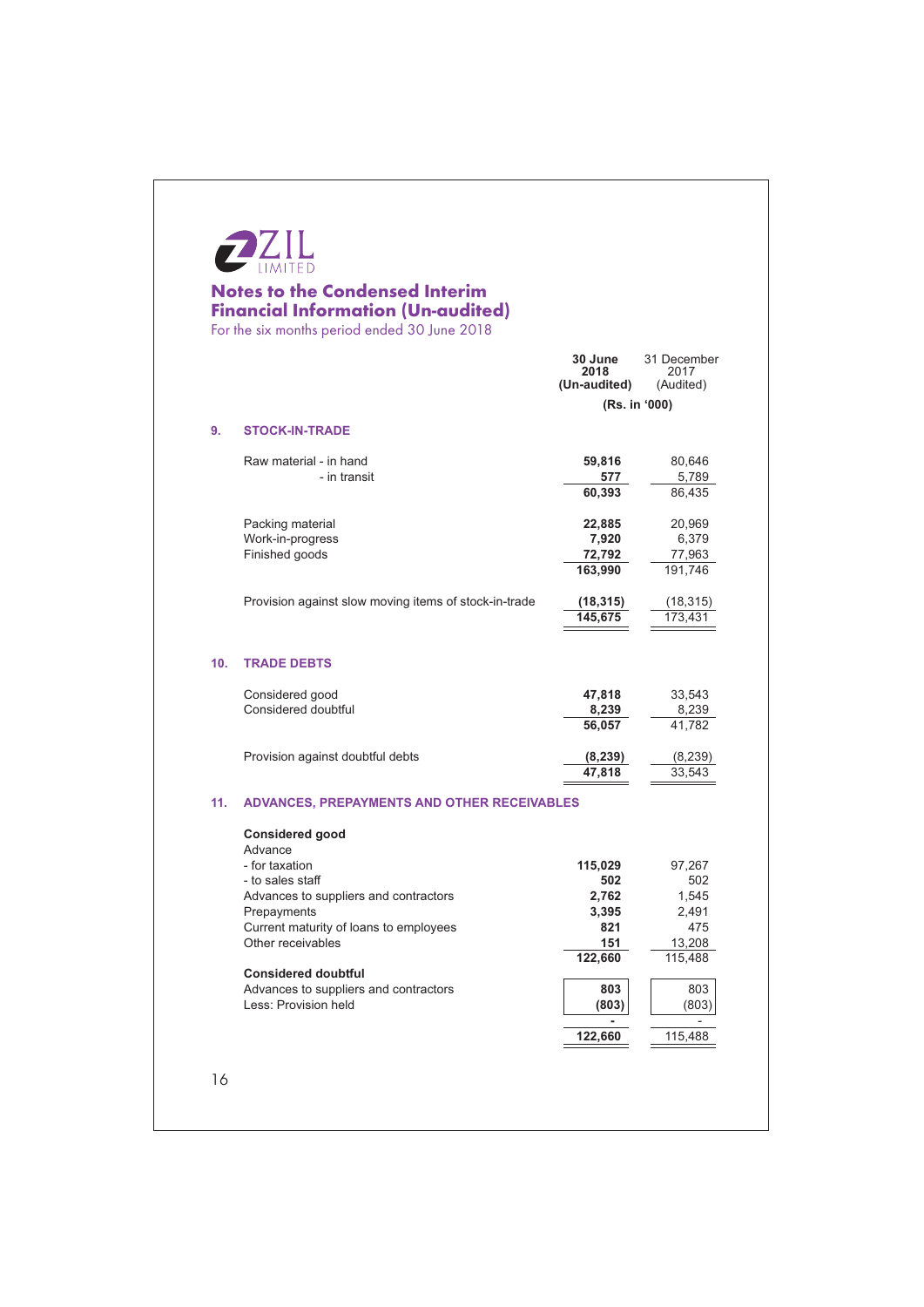|     |                                                                                                                   | Note | <b>30 June</b><br>2018<br>(Un-audited) | 31 December<br>2017<br>(Audited) |
|-----|-------------------------------------------------------------------------------------------------------------------|------|----------------------------------------|----------------------------------|
|     |                                                                                                                   |      |                                        | (Rs. in '000)                    |
| 12. | <b>CASH AND BANK BALANCES</b>                                                                                     |      |                                        |                                  |
|     | Cash in hand                                                                                                      |      | 170                                    | 62                               |
|     | Cash at banks                                                                                                     |      |                                        |                                  |
|     | - collection accounts                                                                                             |      | 15,625                                 | 26,427                           |
|     | - current accounts                                                                                                |      | 5,540                                  | 5,983                            |
|     | - profit and loss sharing account                                                                                 | 12.1 | 494<br>21,659                          | 75<br>32,485                     |
|     |                                                                                                                   |      | 21,829                                 | 32,547                           |
|     |                                                                                                                   |      |                                        |                                  |
|     | 12.1 This carries profit rate at 4.5% (31 December 2017: 4.5%) per annum.                                         |      |                                        |                                  |
|     |                                                                                                                   |      |                                        |                                  |
| 13. | <b>AUTHORISED SHARE CAPITAL</b>                                                                                   | 13.1 | 400,000                                | 100,000                          |
|     | 13.1 During the year, authorized capital of the Company was increased from Rs. 100 million<br>to Rs. 400 million. |      |                                        |                                  |
| 14. | <b>TRADE AND OTHER PAYABLES</b>                                                                                   |      |                                        |                                  |
|     |                                                                                                                   |      |                                        |                                  |
|     | Trade creditors                                                                                                   |      | 54,210<br>54,000                       | 50,445<br>71,531                 |
|     | Accrued expenses<br>Advance from customers                                                                        |      | 32,304                                 | 32,586                           |
|     | Sales tax payable (subsequently paid)                                                                             |      | 32,540                                 | 23,921                           |
|     | Deposit from employees against vehicles and equipments                                                            |      | 2,884                                  | 4,621                            |
|     | Accrued mark-up on short term borrowings                                                                          |      | 3,275                                  | 3,001                            |
|     | Unclaimed dividend                                                                                                |      | 914                                    | 914                              |
|     | Workers' welfare fund                                                                                             |      | 2,240<br>109                           | 2,198<br>2,241                   |
|     | Workers' Profit Participation Fund<br>Other liabilities                                                           |      | 1,416                                  | 728                              |
|     |                                                                                                                   |      | 183,892                                | 192,186                          |
| 15. | <b>SHORT TERM BORROWINGS</b>                                                                                      |      |                                        |                                  |
|     | Istisna and Salam finances - under shariah                                                                        |      |                                        |                                  |
|     | arrangements                                                                                                      | 15.1 | 225,000                                | 210,000                          |
|     | Running finance - under mark-up arrangements                                                                      | 15.2 | 842<br>225,842                         | 210,000                          |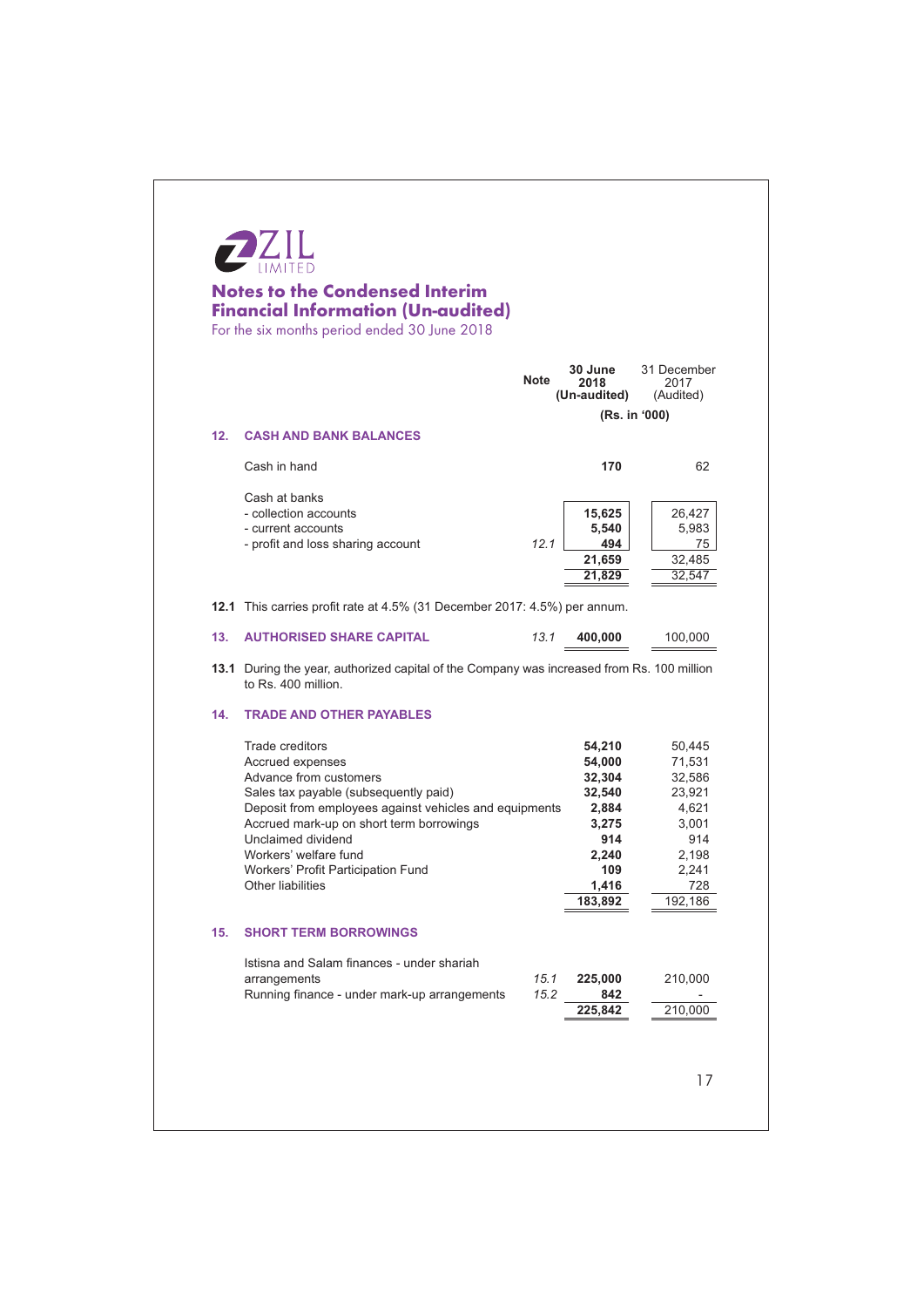

For the six months period ended 30 June 2018

- 15.1 These facilities, representing Istisna and Salam facilities, are available from certain banks up to Rs. 270 million (31 December 2017: Rs. 270 million) and carries mark-up of 6 months KIBOR+0.5% (2017: 6 months KIBOR+0.5%) per annum and are repayable between 4 July 2018 to 10 November 2018. The facilities are secured by way of first pari passu charge over present and future current assets of the Company. At 30 June 2018, unutilised facilities aggregated to Rs. 45 million (31 December 2017: Rs. 60 million). These unutilised facilities include Murabaha, Istisna, Salam and Karobar facilities.
- 15.2 The facility for running finance of Rs. 300 million (31 December 2017: Rs. 300 million) available from certain commercial banks carries markup at 1 month KIBOR+0.75 (31 December 2017: 1 month KIBOR+0.75) per annum and are valid until 30 June 2018 and are generally renewable. Above limits include sub-limits for bank guarantee of Rs. 15 million. These facilities are secured by first pari passu charge by way of hypothecation over present and future current asset of the company and further secured by all plant and machinery of the company. At 30 June 2018, unutilized facilities for running finance (include the above sub-limit amounting to Rs. 299.15 million (31 December 2017: Rs. 300 million).
- 15.3 At 30 June 2018, unutilised letter of credit facilities from certain banks amounted to Rs. 322.748 million (31 December 2017: Rs. 250.17 million). These are secured against the import bills of the Company. Total facilities sanctioned to the Company amounted to Rs. 350 million (31 December 2017: Rs. 300 million).

#### **16. CONTINGENCIES AND COMMITMENTS**

The facility is secured by 1st pari passu charge by way of hypothecation.

#### 16.1 Contingencies

Bank guarantees have been issued in favour of Sui Southern Gas Company Limited for the supply of gas aggregating to Rs. 7.02 million (31 December 2017: Rs. 7.02 million) in addition to which security deposit of Rs. 2.786 million has also been given to Sui Southern Gas Company Limited. Bank guarantee has also been issued in favour of Pakistan State Oil for issuance of PSO fleet cards aggregating to Rs. 1.3 million (31 December 2017: Rs. 1.3 million) against which security deposit of Rs. 0.65 million have been given.

#### 16.2 Commitment

Commitments under letters of credit for the import of stock in trade items at 30 June 2018 amounted to Rs. 27.252 million (31 December 2017: Rs.16 million).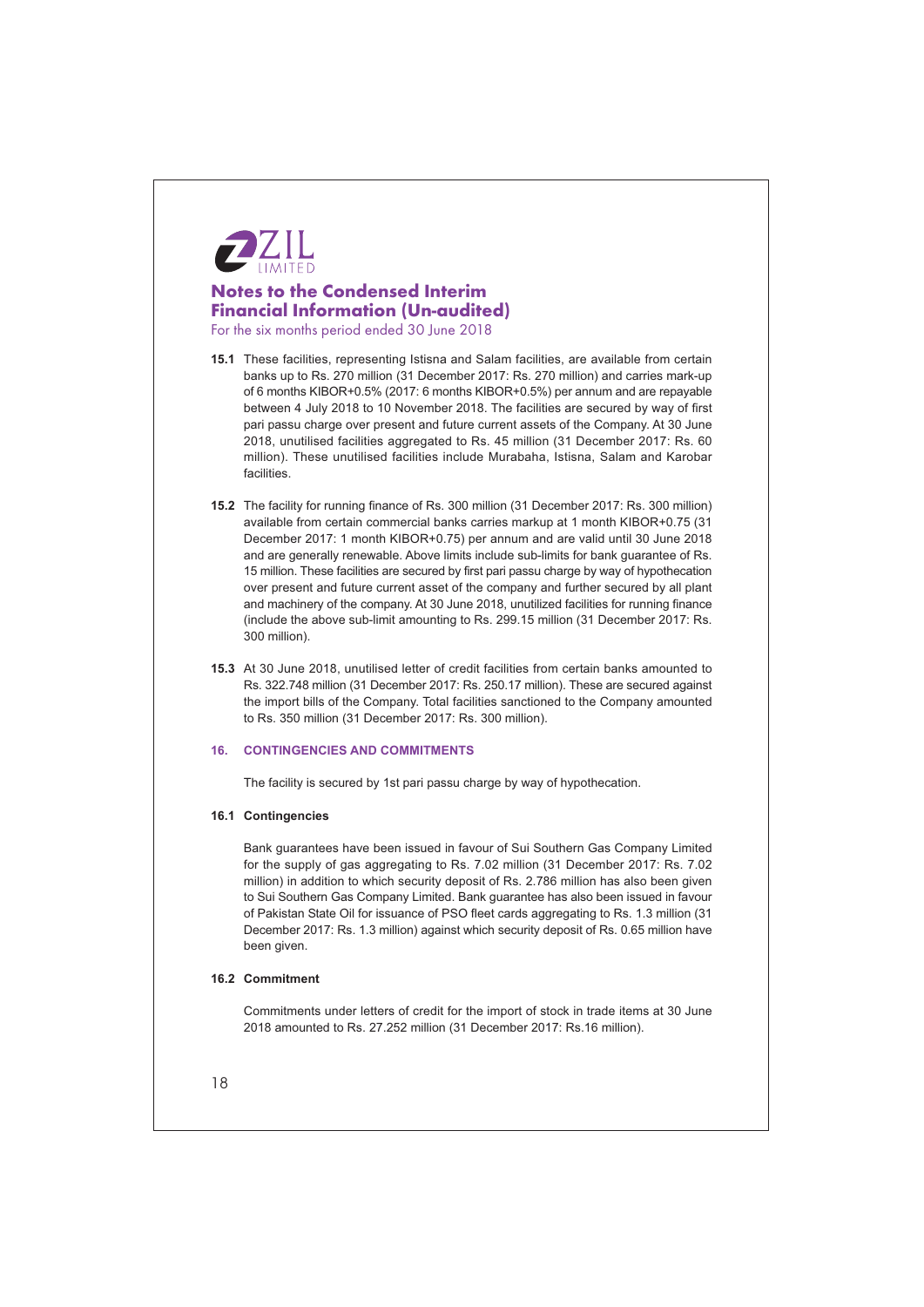

Printing and stationery

Subscription charges

Product research and development

Opening stock of work-in-process

Closing stock of work-in-process

Opening stock of finished goods

Closing stock of finished goods

Cost of good manufactured

Water charges

## **Notes to the Condensed Interim Financial Information (Un-audited)**

For the six months period ended 30 June 2018

| 17. | <b>SALES - net</b>                                                                                  |                                                              |                                                           | Six months period ended Three months period ended                     |                                                          |
|-----|-----------------------------------------------------------------------------------------------------|--------------------------------------------------------------|-----------------------------------------------------------|-----------------------------------------------------------------------|----------------------------------------------------------|
|     | <b>Note</b>                                                                                         | 30 June<br>2018                                              | 30 June<br>2017                                           | 30 June<br>2018                                                       | 30 June<br>2017                                          |
|     |                                                                                                     |                                                              |                                                           | ------------------------- (Rupees in '000) -------------------------- |                                                          |
|     | Gross sales                                                                                         | 1,117,552                                                    | 964,134                                                   | 643,769                                                               | 549,581                                                  |
|     | Sales tax<br>Trade discount<br>Sales return and rebate                                              | (178, 136)<br>(114, 685)<br>(2,081)<br>(294, 902)<br>822,650 | (153, 954)<br>(89, 759)<br>(126)<br>(243, 839)<br>720,295 | (102, 483)<br>(72, 656)<br>(2,081)<br>(177, 220)<br>466,549           | (87, 733)<br>(58, 898)<br>(126)<br>(146, 757)<br>402.824 |
| 18. | <b>COST OF SALES</b>                                                                                |                                                              |                                                           |                                                                       |                                                          |
|     | Raw material consumed<br>Packing material consumed<br>Salaries, wages and                           | 438,037<br>54,614                                            | 361,987<br>49,380                                         | 233,849<br>28,001                                                     | 203,373<br>24,497                                        |
|     | other benefits<br>18.1<br>Finished goods purchased<br>Depreciation and amortisation                 | 58.685<br>12,515<br>12,655                                   | 55,155<br>5,400<br>10,062                                 | 28,658<br>7,392<br>7,327                                              | 28,171<br>2,400<br>5,060                                 |
|     | Fuel and power<br>Freight and handling charges<br>Stores and spares consumed                        | 7,762<br>6,651<br>2,749                                      | 6,733<br>4,625<br>1,953                                   | 4,269<br>3,287<br>1,428                                               | 3,877<br>1,471<br>954<br>913                             |
|     | Rent, rates and taxes<br>Travelling and conveyance<br>Insurance                                     | 2,172<br>1,485<br>1,149                                      | 1,271<br>1,160<br>1,193                                   | 1,329<br>740<br>549                                                   | 568<br>597                                               |
|     | Repair and maintenance<br>Postage and telephones<br><b>Others</b><br>Legal and professional charges | 276<br>212<br>179<br>107                                     | 53<br>197<br>252<br>70                                    | 195<br>109<br>39<br>16                                                | 34<br>121<br>152<br>$\overline{\phantom{a}}$             |

104

36

36

 $19$ 

599,443

6,379

 $(7,920)$ 

597,902

77,963

 $(72, 792)$ 

 $\frac{1}{5,171}$ 

603,073

50

382

32

269

500,224

8,785

 $(8, 451)$ 

500,558

64,137

 $(50, 448)$ 

13,689

514,247

54

÷,

23

317,267

4,118

 $(7,920)$ 

313,465

105,574

 $(72, 792)$ 

 $32,782$ 

346,247

 $\boldsymbol{2}$ 

 $19$ 

 $14$ 

240

250

272,695

8,598

 $(8, 451)$ 

272,842 69,742

 $(50, 448)$ 

 $\frac{1}{19,294}$ 

292,136

 $\mathcal{R}$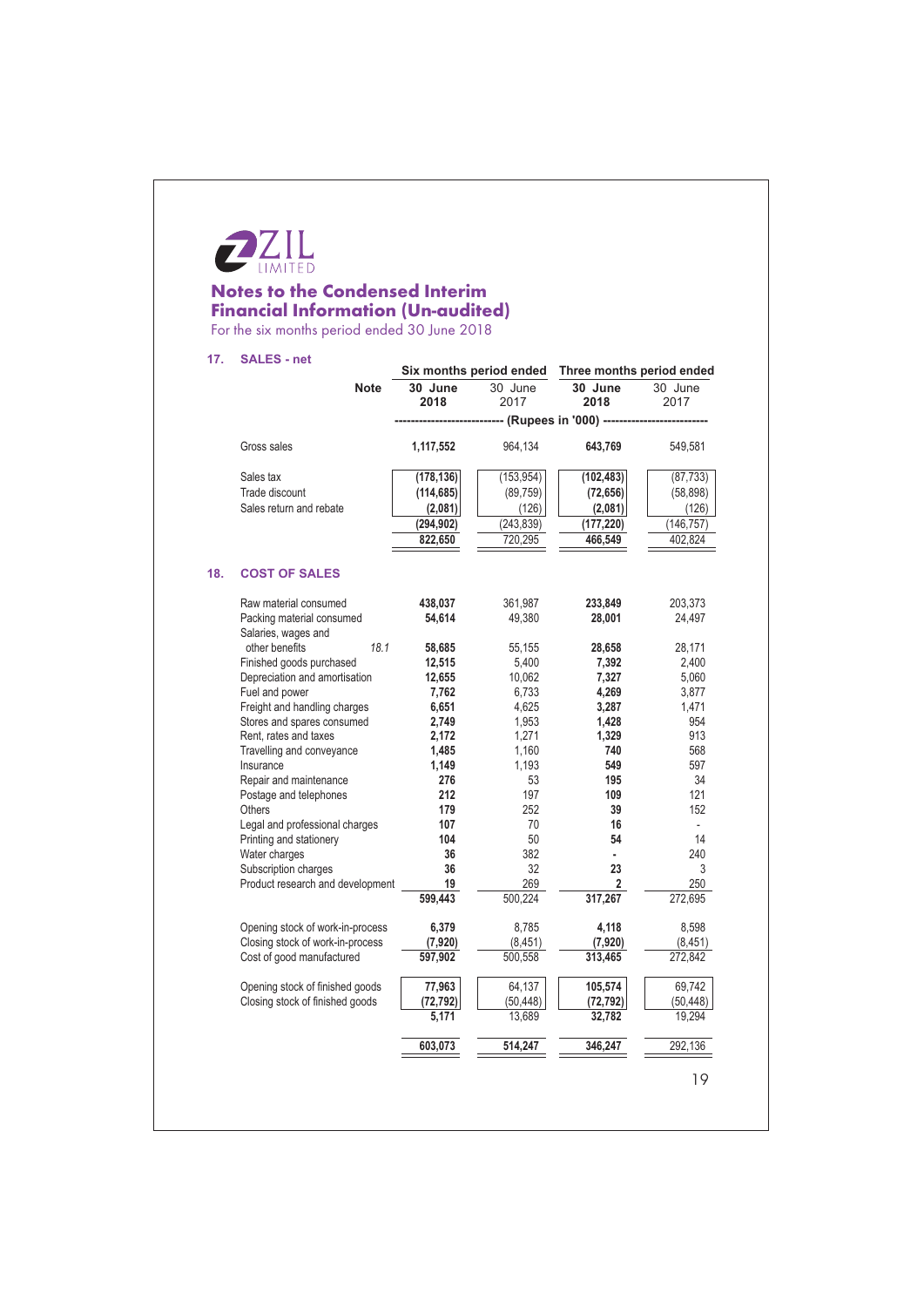

For the six months period ended 30 June 2018

18.1 Salaries, wages and other benefits include Rs, 4.717 million (30 June 2017; Rs, 4.401) million) in respect of the accrual for defined benefit obligations of the Company and contribution of Rs. 1.06 million (30 June 2017: Rs. 1.079 million) to the provident fund.

|     |                                          | Six months period ended |         |         | Three months period ended                                                |         |
|-----|------------------------------------------|-------------------------|---------|---------|--------------------------------------------------------------------------|---------|
|     |                                          |                         | 30 June | 30 June | 30 June                                                                  | 30 June |
|     |                                          | <b>Note</b>             | 2018    | 2017    | 2018                                                                     | 2017    |
|     |                                          |                         |         |         | ---------------------------- (Rupees in '000) -------------------------- |         |
| 19. | <b>SELLING AND DISTRIBUTION EXPENSES</b> |                         |         |         |                                                                          |         |
|     | Salaries, wages and                      |                         |         |         |                                                                          |         |
|     | other benefits                           | 19.1                    | 62,464  | 52,771  | 32,494                                                                   | 26,483  |
|     | Advertising expense                      |                         | 38,302  | 54,150  | 25,260                                                                   | 38,800  |
|     | Freight and handling charges             |                         | 28,950  | 25,472  | 15,897                                                                   | 11,855  |
|     | Travelling and conveyance                |                         | 8,972   | 7,020   | 4,836                                                                    | 3,529   |
|     | Product research and development         |                         | 3,981   | 3,814   | 401                                                                      | 1,940   |
|     | Depreciation and amortisation            |                         | 3,371   | 3,331   | 1,527                                                                    | 1,668   |
|     | Rent, rates and taxes                    |                         | 2,780   | 2,844   | 1,303                                                                    | 1,493   |
|     | Insurance expense                        |                         | 1,010   | 918     | 496                                                                      | 448     |
|     | Legal and Professional fee               |                         | 860     | 668     | 491                                                                      | 284     |
|     | Postage, telegram and telephone          |                         | 794     | 1.105   | 544                                                                      | 571     |
|     | Meeting expenses                         |                         | 532     | 2,759   | 481                                                                      | 34      |
|     | Utility charges                          |                         | 284     | 312     | 202                                                                      | 195     |
|     | Repair and maintenance                   |                         | 275     | 126     | 170                                                                      | 66      |
|     | Printing and stationery                  |                         | 186     | 173     | 108                                                                      | 112     |
|     | <b>Others</b>                            |                         | 1,400   | 809     | 963                                                                      | 516     |
|     |                                          |                         | 154,161 | 156,272 | 85,173                                                                   | 87,994  |

19.1 Salaries, wages and other benefits include Rs. 1.003 million (30 June 2017: Rs. 0.824 million) in respect of the accrual for defined benefit obligations of the Company and contribution of Rs. 1.397 million (30 June 2017: Rs. 1.307 million) to the provident  $fund$ 

#### 20. TRANSACTIONS WITH RELATED PARTIES

Related parties of the Company comprise of associated companies, companies with common directors, major shareholders, staff retirement funds, directors and key management personnel. Transaction with related parties are carried out at commercial terms and conditions except for compensation to key management personnel which are on employment terms. Details of transactions with related parties and balances with them, unless disclosed elsewhere are as follows: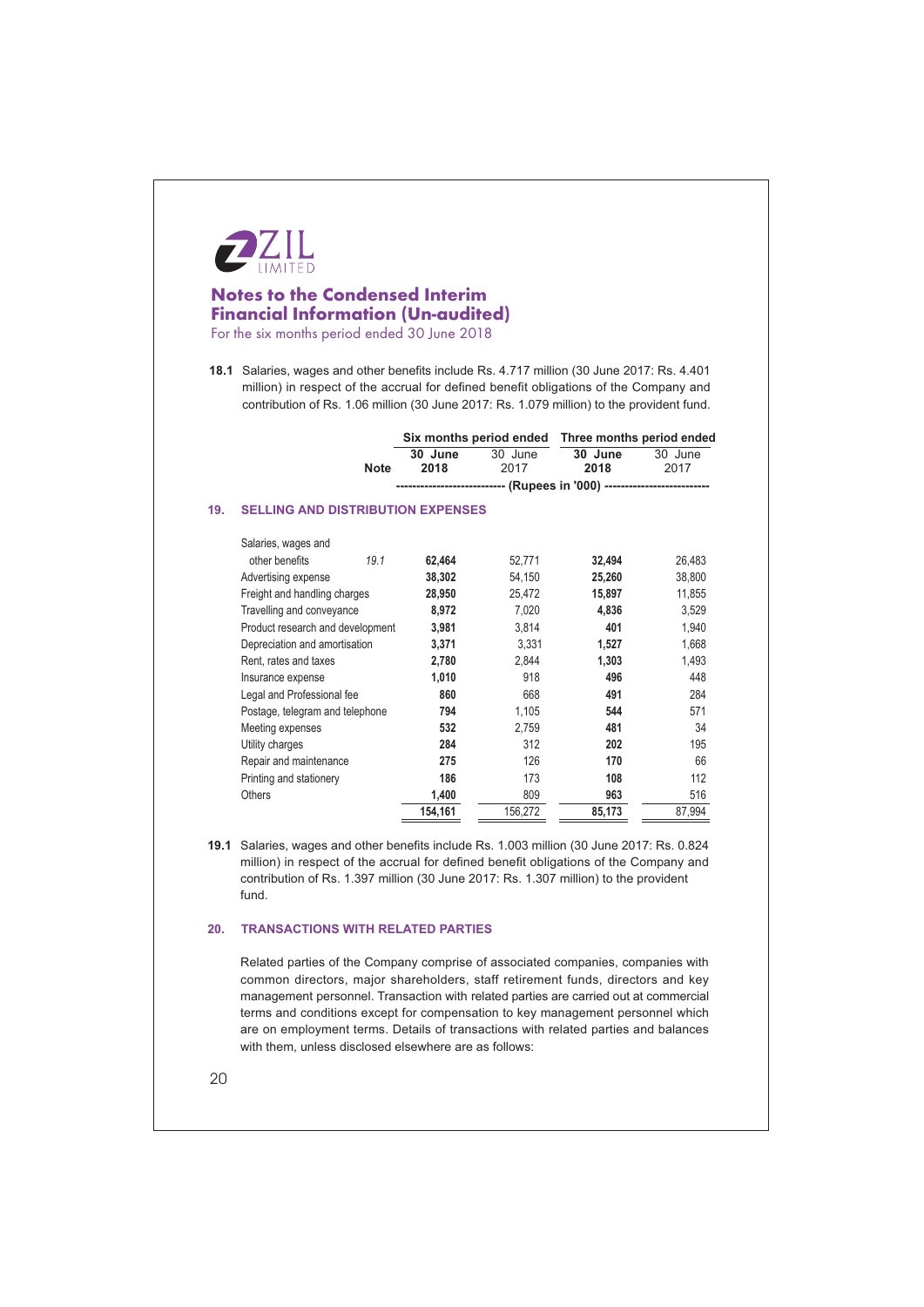

For the six months period ended 30 June 2018

| <b>Note</b> | 30 June<br>2018<br>(Un-audited) | 30 June<br>2017<br>(Rs. in '000) |
|-------------|---------------------------------|----------------------------------|
| 20.1        | 3,561                           | 3,378                            |
|             |                                 |                                  |
| 20.1        | 13,799                          | 11,007                           |
|             | 1,581                           | 729                              |
| 20.1        | 51,151                          | 37,274                           |
|             |                                 | Six months period ended          |

20.1 Contribution to the provident fund is made in accordance with the requirements of staff service rules.

20.2 Remuneration of the key management personnel is in accordance with the terms of their employment. Directors meeting fee is as approved by the Board of Directors.

20.3 Other transactions with the related parties are at the agreed terms.

#### 21. FAIR VALUE OF FINANCIAL INSTRUMENTS

Fair value is the price that would be received to sell an asset or paid to transfer a liability in an orderly transaction between market participants at the measurement date.

Underlying the definition of fair value is the presumption that the Company is a going concern without any intention or requirement to curtail materially the scale of its operations or to undertake a transaction on adverse terms.

The fair value of financial assets and liabilities traded in active markets i.e. listed equity shares are based on the quoted market prices at the close of trading on the period end date. The quoted market prices used for financial assets held by the Company is current bid price.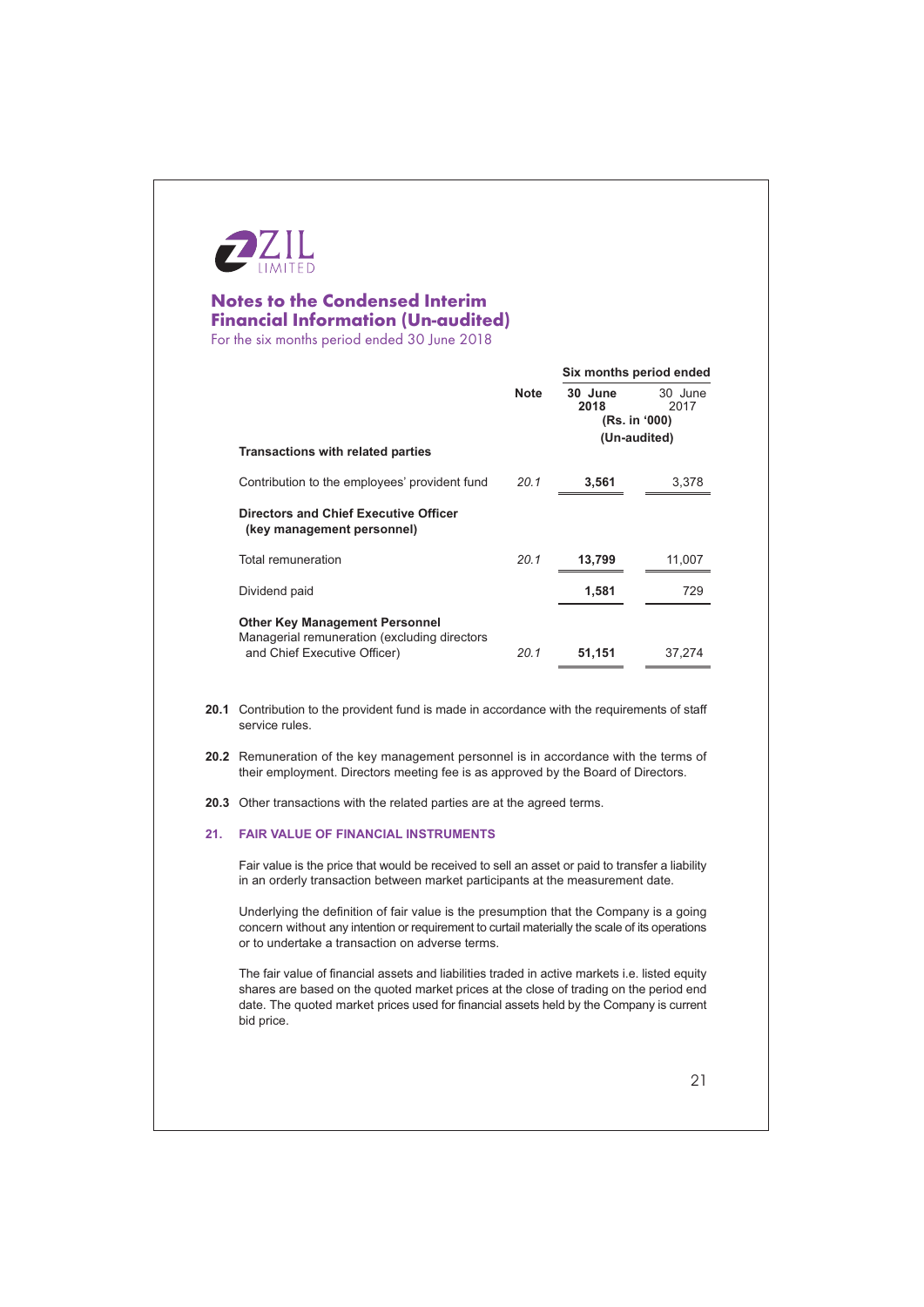

For the six months period ended 30 June 2018

A financial instrument is regarded as quoted in an active market if quoted prices are readily and regularly available from an exchange, dealer, broker, industry group, pricing service, or regulatory agency, and those prices represent actual and regularly occurring market transactions on an arm's length basis.

IFRS 13, 'Fair Value Measurements' requires the Company to classify fair value measurements using a fair value hierarchy that reflects the significance of the inputs used in making the measurements. The fair value hierarchy has the following levels:

- Quoted prices (unadjusted) in active markets for identical assets or liabilities that the entity can access at the measurement date (level 1).
- Inputs other than quoted prices included within Level 1 that are observable for the asset or liability, either directly or indirectly (level 2).
- Unobservable inputs for the asset or liability (level 3).  $\overline{a}$

The following table shows the carrying amounts and fair values of financial assets and financial liabilities, including their levels in the fair value hierarchy:

|                                                             |             | <b>Carrying Amount</b>   |              | Fair value                                                 |  |
|-------------------------------------------------------------|-------------|--------------------------|--------------|------------------------------------------------------------|--|
| 30 June 2018                                                | <b>Note</b> | Loans and<br>receivables | <b>Total</b> | Total                                                      |  |
|                                                             |             |                          |              | -------------------- (Rupees in '000) -------------------- |  |
| On-balance sheet financial and<br>non-financial instruments |             |                          |              |                                                            |  |
| Financial assets not measured                               |             |                          |              |                                                            |  |
| at fair value                                               | 21.1        |                          |              |                                                            |  |
| Long term deposits                                          |             | 4,648                    | 4,648        |                                                            |  |
| Loans to employees                                          |             | 2,090                    | 2,090        |                                                            |  |
| Trade debts                                                 |             | 47,818                   | 47,818       |                                                            |  |
| Other receivables                                           |             | 151                      | 151          |                                                            |  |
| Cash and bank balances                                      |             |                          |              |                                                            |  |
| (including security deposit)                                |             | 22,479                   | 22,479       |                                                            |  |
|                                                             |             | 77,186                   | 77,186       |                                                            |  |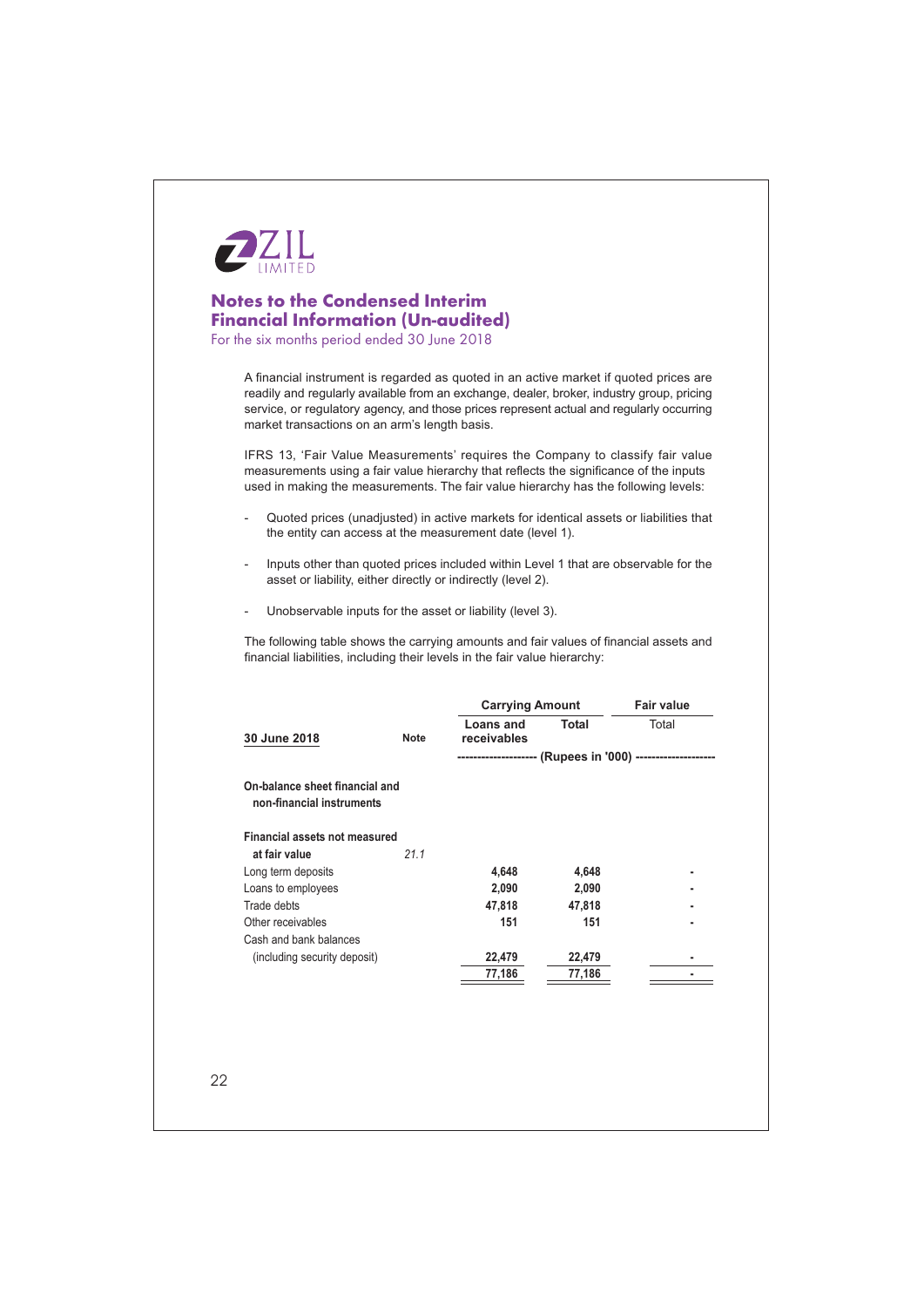

For the six months period ended 30 June 2018

|                                                                                                                                                                                  |             | <b>Carrying Amount</b><br><b>Other financial</b> | <b>Total</b> | <b>Fair value</b><br>Total                              |
|----------------------------------------------------------------------------------------------------------------------------------------------------------------------------------|-------------|--------------------------------------------------|--------------|---------------------------------------------------------|
| 30 June 2018                                                                                                                                                                     | <b>Note</b> | liabilities                                      |              |                                                         |
|                                                                                                                                                                                  |             |                                                  |              | ----------------- (Rupees in '000) -------------------- |
| On-balance sheet financial and<br>non-financial instruments                                                                                                                      |             |                                                  |              |                                                         |
| <b>Financial liabilities not</b>                                                                                                                                                 |             |                                                  |              |                                                         |
| measured at fair value<br>Trade and other payables                                                                                                                               | 21.1        | 110,540                                          | 110,540      |                                                         |
| Short term borrowings                                                                                                                                                            |             |                                                  |              |                                                         |
| (including mark-up)                                                                                                                                                              |             | 229,117                                          | 229,117      |                                                         |
|                                                                                                                                                                                  |             | 339,657                                          | 339,657      |                                                         |
|                                                                                                                                                                                  |             | Carrying Amount                                  |              | Fair value                                              |
| 31 December 2017                                                                                                                                                                 | Note        | Loans and<br>receivables                         | Total        | Total                                                   |
|                                                                                                                                                                                  |             |                                                  |              | --------------- (Rupees in '000) --------------------   |
|                                                                                                                                                                                  |             |                                                  |              |                                                         |
| non-financial instruments                                                                                                                                                        |             |                                                  |              |                                                         |
| at fair value                                                                                                                                                                    | 21.1        |                                                  |              |                                                         |
|                                                                                                                                                                                  |             | 4,656                                            | 4,656        |                                                         |
|                                                                                                                                                                                  |             | 1,426                                            | 1,426        |                                                         |
|                                                                                                                                                                                  |             | 33,545                                           | 33,545       |                                                         |
|                                                                                                                                                                                  |             | 13,208                                           | 13,208       |                                                         |
|                                                                                                                                                                                  |             |                                                  |              |                                                         |
| (including security deposit)                                                                                                                                                     |             | 32,547                                           | 32,547       |                                                         |
|                                                                                                                                                                                  |             | 85,382                                           | 85,382       |                                                         |
| On-balance sheet financial and<br><b>Financial assets not measured</b><br>Long term deposits<br>Loans to employees<br>Trade debts<br>Other receivables<br>Cash and bank balances |             |                                                  |              |                                                         |
|                                                                                                                                                                                  |             |                                                  |              |                                                         |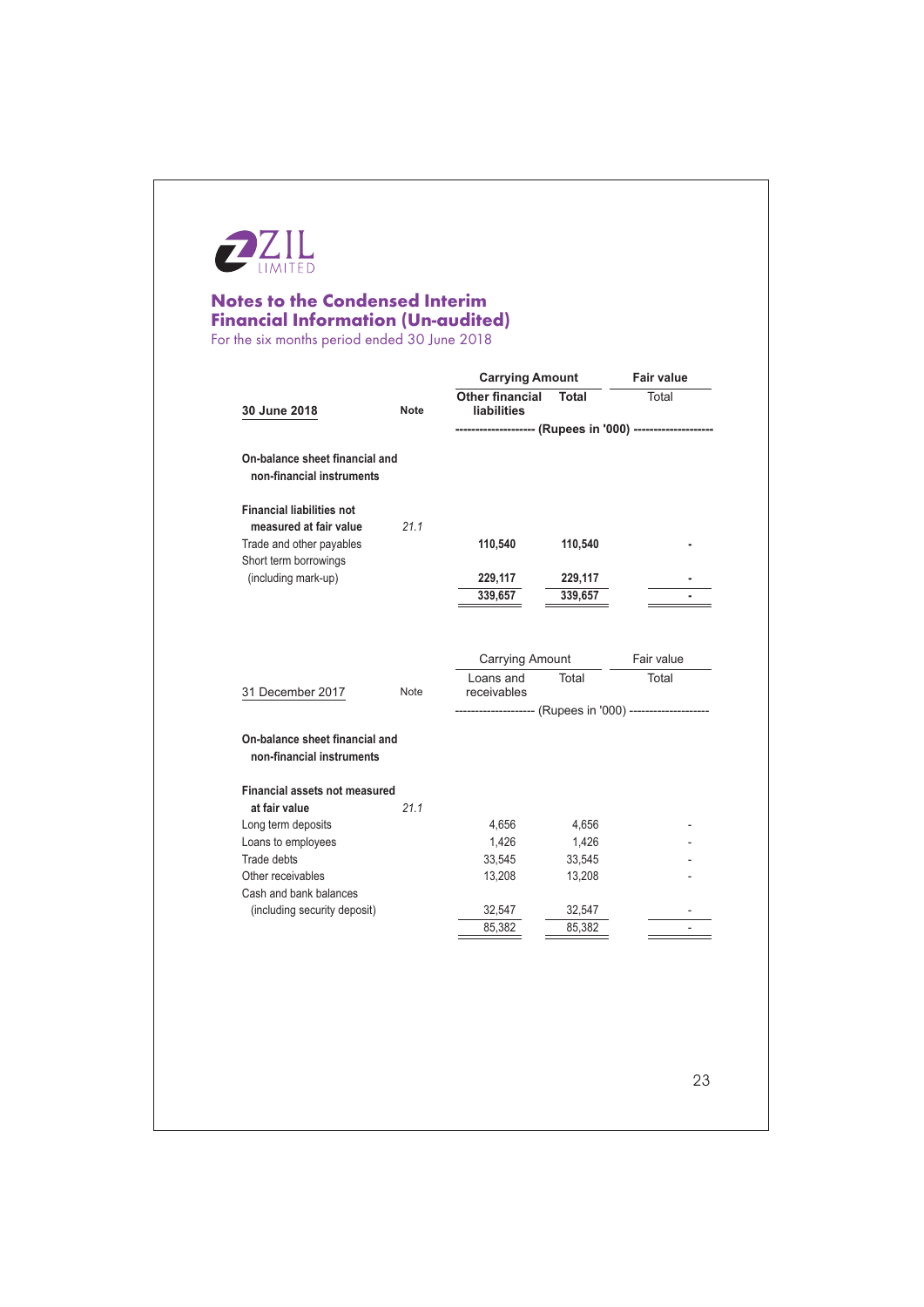

For the six months period ended 30 June 2018

|                                                             |      | <b>Carrying Amount</b>         |         | Fair value                             |
|-------------------------------------------------------------|------|--------------------------------|---------|----------------------------------------|
| 31 December 2017                                            | Note | Other financial<br>liabilities | Total   | Total                                  |
|                                                             |      | ----------------<br>i<br>--    |         | (Rupees in '000) --------------------- |
| On-balance sheet financial and<br>non-financial instruments |      |                                |         |                                        |
| <b>Financial liabilities not</b><br>measured at fair value  | 21.1 |                                |         |                                        |
| Trade and other payables                                    |      | 122.704                        | 122.704 |                                        |
| Short term borrowings                                       |      |                                |         |                                        |
| (including mark-up)                                         |      | 213,001                        | 213,001 |                                        |
|                                                             |      | 335.705                        | 335.705 |                                        |

21.1 The Company has not disclosed the fair values for these financial assets and financial liabilities, as these are either short term in nature or repriced, periodically. Therefore, their carrying amounts are reasonable approximation of their fair values.

#### 22. GENERAL

This condensed interim financial information were authorised for issue on 20 August, 2018 by the board of directors of the Company.

 $2\lambda$ 

 $\mathcal{K}$ 

Chief Financial Officer

Director / CEO

Director

24